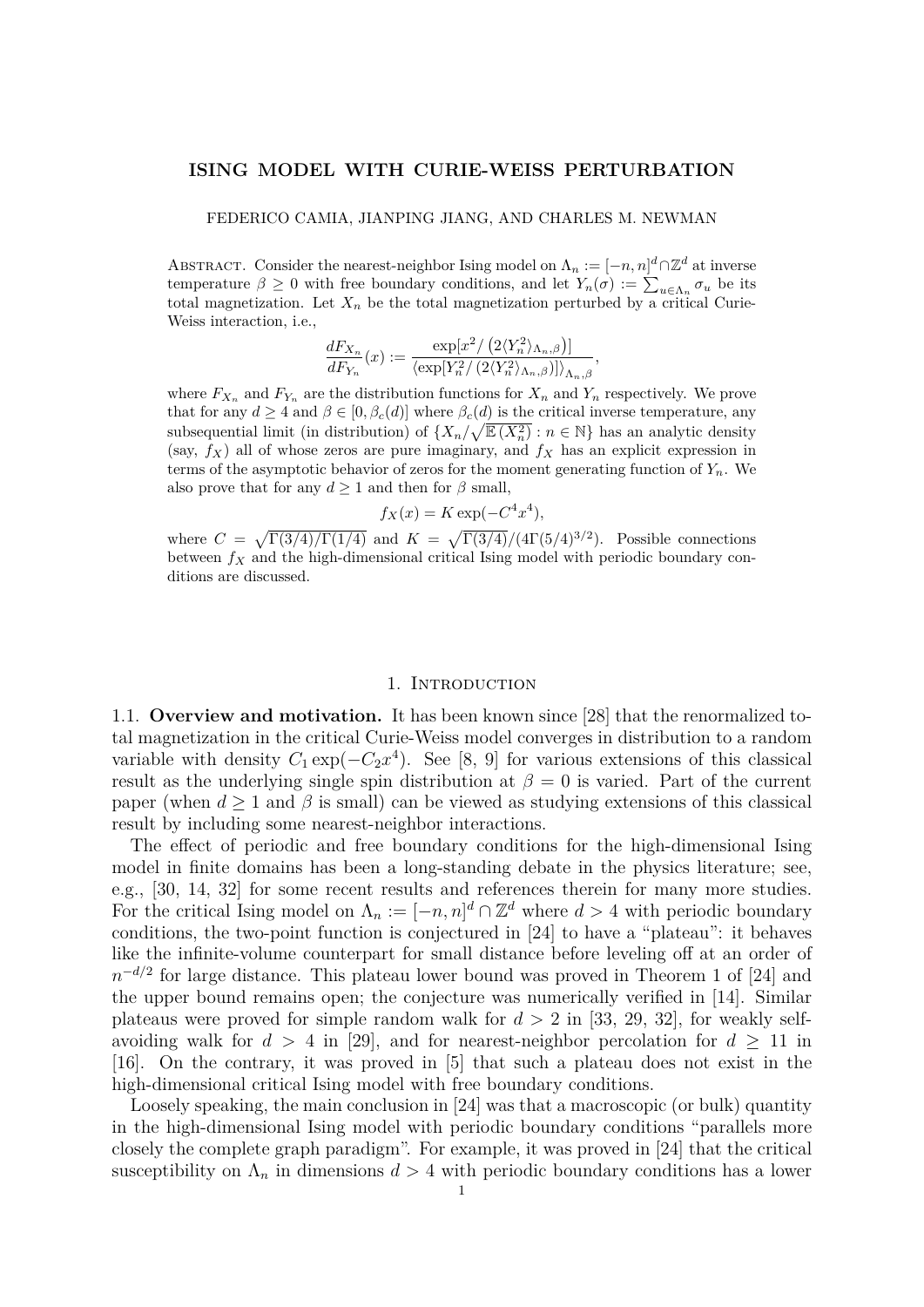bound  $n^{d/2}$  (which is the order of the critical susceptibility in the Curie-Weiss model); while it behaves like  $n^2$  for free boundary conditions (see [5] for a proof).

A main motivation of the current paper is to study the scaling limit of the critical Ising magnetization field in dimension *d >* 4 with periodic boundary conditions. The results in [24] suggest that this scaling limit is non-Gaussian, and on page 37 of [24], the author mentions that the macroscopic behavior in the high dimensional Ising model with periodic boundary conditions is expected to behave similarly to the Curie-Weiss model. So in this paper, we study the Ising model perturbed by a critical Curie-Weiss interaction. We prove that for any  $d \geq 1$  and  $\beta$  small, the limit of the total magnetization in this perturbed model is the same as in the standard critical Curie-Weiss model, and we conjecture that this should be true for any  $\beta \in [0, \beta_c(d))$  where  $\beta_c(d)$  is the critical inverse temperature of the classical Ising model on  $\mathbb{Z}^d$ . For  $d \geq 4$  and  $\beta = \beta_c(d)$ , we prove the partial result that any subsequential limit of this perturbed total magnetization is non-Gaussian and has an analytic density all of whose zeros are pure imaginary. We think that there may be a close connection between periodic boundary conditions and Curie-Weiss perturbation scaling limits in the high-dimensional Ising model (see Conjecture 1 and (32) of Section 1.3 below) and thus the analysis of the Curie-Weiss case may help understand the periodic boundary conditions case.

1.2. **Main results.** Consider the Ising model on  $\Lambda_n$  at inverse temperature  $\beta \geq 0$  with free boundary conditions; let  $\langle \cdot \rangle_{\Lambda_n,\beta}$  denote its expectation. See (128)-(129) (with  $h = 0$ ) in the Appendix for explicit definitions. Let

$$
Y_n(\sigma) := \sum_{u \in \Lambda_n} \sigma_u \tag{1}
$$

be the total magnetization. For any  $d \geq 1$  and  $\beta \in [0, \beta_c(d))$ , it is not hard to prove (see Lemma 4 below) that

$$
\frac{Y_n}{\sqrt{\langle Y_n^2 \rangle_{\Lambda_n,\beta}}} \Longrightarrow \text{ a standard normal distribution as } n \to \infty,
$$
 (2)

where  $\implies$  denotes convergence in distribution. By the main results in [1, 11, 3], the last weak convergence also holds for any  $d \geq 4$  and  $\beta = \beta_c(d)$ . For  $d = 2$  and  $\beta = \beta_c(2)$ , it was proved in [4] that  $Y_n/\sqrt{\langle Y_n^2 \rangle_{\Lambda_n,\beta}}$  converges in distribution to *Y* with

$$
\lim_{x \to \infty} \frac{\ln \mathbb{P}(Y > x)}{x^{16}} = -c,\tag{3}
$$

where  $c \in (0, \infty)$ . For  $d = 3$  and  $\beta = \beta_c(3)$ , the limit behavior of  $Y_n/\sqrt{\langle Y_n^2 \rangle_{\Lambda_n,\beta}}$  is unknown. For any  $d \geq 2$  and  $\beta > \beta_c(d)$ , it is believed that

$$
\frac{Y_n}{\sqrt{\langle Y_n^2 \rangle_{\Lambda_n,\beta}}} \Longrightarrow \frac{1}{2}\delta_{-1} + \frac{1}{2}\delta_{+1},\tag{4}
$$

where  $\delta_{\pm 1}$  is the unit Dirac point measure at  $\pm 1$ . A well-known result due to Lee and Yang [17] is that all zeros of the moment generating function of  $Y_n$ ,  $\langle \exp(zY_n) \rangle_{\Lambda_n, \beta}$  or equivalently of the partition function (see (129)), are pure imaginary; so we may assume that all the zeros are  $\{\pm i\alpha_{j,n} : j \geq 1\}$  (listed with multiplicities, if any) such that

$$
0 < \alpha_{1,n} \leq \alpha_{2,n} \leq \dots \tag{5}
$$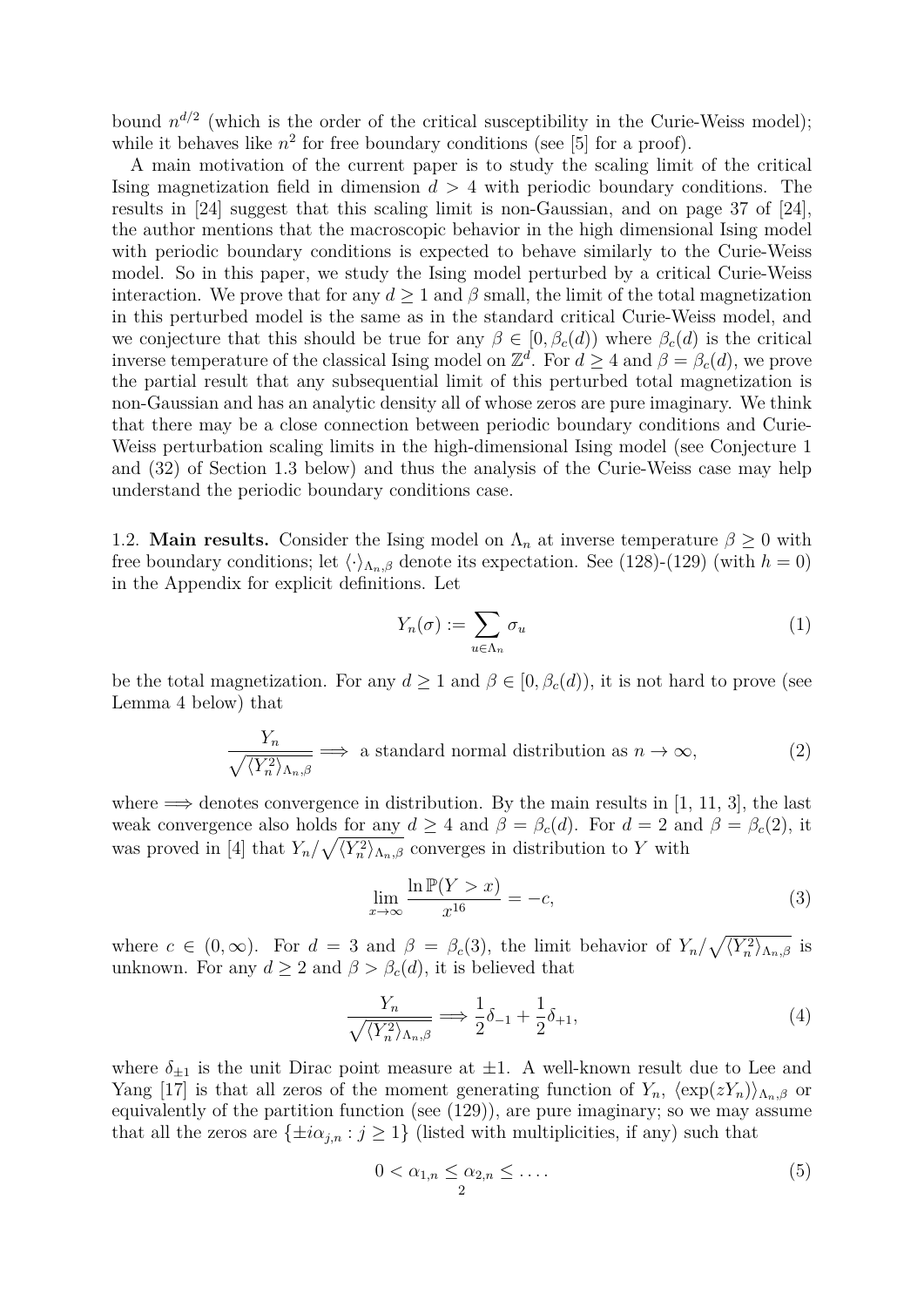We consider a random variable  $X_n$  whose distribution is obtained from that of  $Y_n$  by adding a Curie-Weiss interaction:

$$
\frac{dF_{X_n}}{dF_{Y_n}}(x) = \frac{\exp[x^2/(2\langle Y_n^2 \rangle_{\Lambda_n,\beta})]}{\langle \exp[Y_n^2/(2\langle Y_n^2 \rangle_{\Lambda_n,\beta})] \rangle_{\Lambda_n,\beta}},\tag{6}
$$

where  $F_{X_n}$  and  $F_{Y_n}$  are the distribution functions for  $X_n$  and  $Y_n$  respectively. Equivalently,  $X_n$  is the total magnetization for the perturbed Ising model with Hamiltonian

$$
H_{\Lambda_n,\beta}(\sigma) := -\beta \sum_{\{u,v\}} \sigma_u \sigma_v - \frac{Y_n^2(\sigma)}{2 \langle Y_n^2 \rangle_{\Lambda_n,\beta}}, \qquad \sigma \in \{-1,+1\}^{\Lambda_n}.
$$
 (7)

When  $\beta = 0$ , the form of (7) means that this perturbed model is exactly the critical Curie-Weiss model. Let  $\mathbb{E}_{\Lambda_n,\beta}$  denote the expectation for this perturbed Ising model. The **cumulants**,  $u_n(X)$ , of a random variable X are defined (if they exist) by

$$
u_n(X) := \frac{d^n \ln \mathbb{E} \exp(zX)}{dz^n} \bigg|_{z=0}.
$$
 (8)

Here is our main result.

**Theorem 1.** For  $d \geq 1$  and  $\beta \in [0, \beta_c(d))$ , and also for  $d \geq 4$  and  $\beta = \beta_c(d)$ , any *subsequential limit in distribution of*  $\{X_n/\sqrt{\mathbb{E}_{\Lambda_n,\beta}(X_n^2)} : n \in \mathbb{N}\}\)$  *has an analytic density f<sup>X</sup> all of whose zeros in* C *are pure imaginary. More precisely, suppose that there exists a subsequence*  $\{n_k : k \in \mathbb{N}\}\$  *and a random variable X such that* 

$$
X_{n_k}/\sqrt{\mathbb{E}_{\Lambda_{n_k},\beta}(X_{n_k}^2)} \Longrightarrow X \text{ as } k \to \infty.
$$
 (9)

*Then X has a density function given by*

$$
f_X(x) = C_3 f_W(C_3 x),
$$
\n(10)

 $where C_3 := \sqrt{\mathbb{E}(W^2)} \in (0, \infty)$  *and* 

$$
f_W(x) = K \exp\left[-\kappa_1 x^4\right] \prod_{j \ge 1} \left[ \left(1 + \frac{x^2}{a_j^2}\right) \exp\left(-\frac{x^2}{a_j^2}\right) \right], \ x \in \mathbb{R}, \tag{11}
$$

*where*

$$
a_j := \lim_{k \to \infty} \alpha_{j,n_k} \left[ -u_4(Y_{n_k})/4! \right]^{1/4} \text{ for each } j \ge 1,
$$
 (12)

$$
\kappa_1 := 1 - \frac{\sum_{j\geq 1} a_j^{-4}}{2},\tag{13}
$$

*and*  $K \in (0, \infty)$  *is such that*  $f_W$  *is a probability density function;*  $\{a_j : j \geq 1\}$  *may be empty, finite or infinite.*

**Remark 1.** *Theorem 1 treats the critical Curie-Weiss perturbation of the Ising model with*  $\beta \leq \beta_c(d)$ . If the Curie-Weiss perturbation is subcritical, then like in the  $\beta = 0$  case, *X is expected to be standard normal. Similarly, in the supercritical case, we expect X to be distributed as a sum of two Dirac point measures as in* (4)*.*

**Remark 2.** *By Fatou's lemma and* (41) *below, we have*

$$
\sum_{j\geq 1} a_j^{-4} = \sum_{j\geq 1} \liminf_{k\to\infty} \alpha_{j,n_k}^{-4} \left[ -u_4(Y_{n_k})/4! \right]^{-1} \leq \liminf_{k\to\infty} \sum_{j\geq 1} \alpha_{j,n_k}^{-4} \left[ -u_4(Y_{n_k})/4! \right]^{-1} = 2. \tag{14}
$$

*So* (13) *implies that*  $\kappa_1 \in [0, 1]$ *.*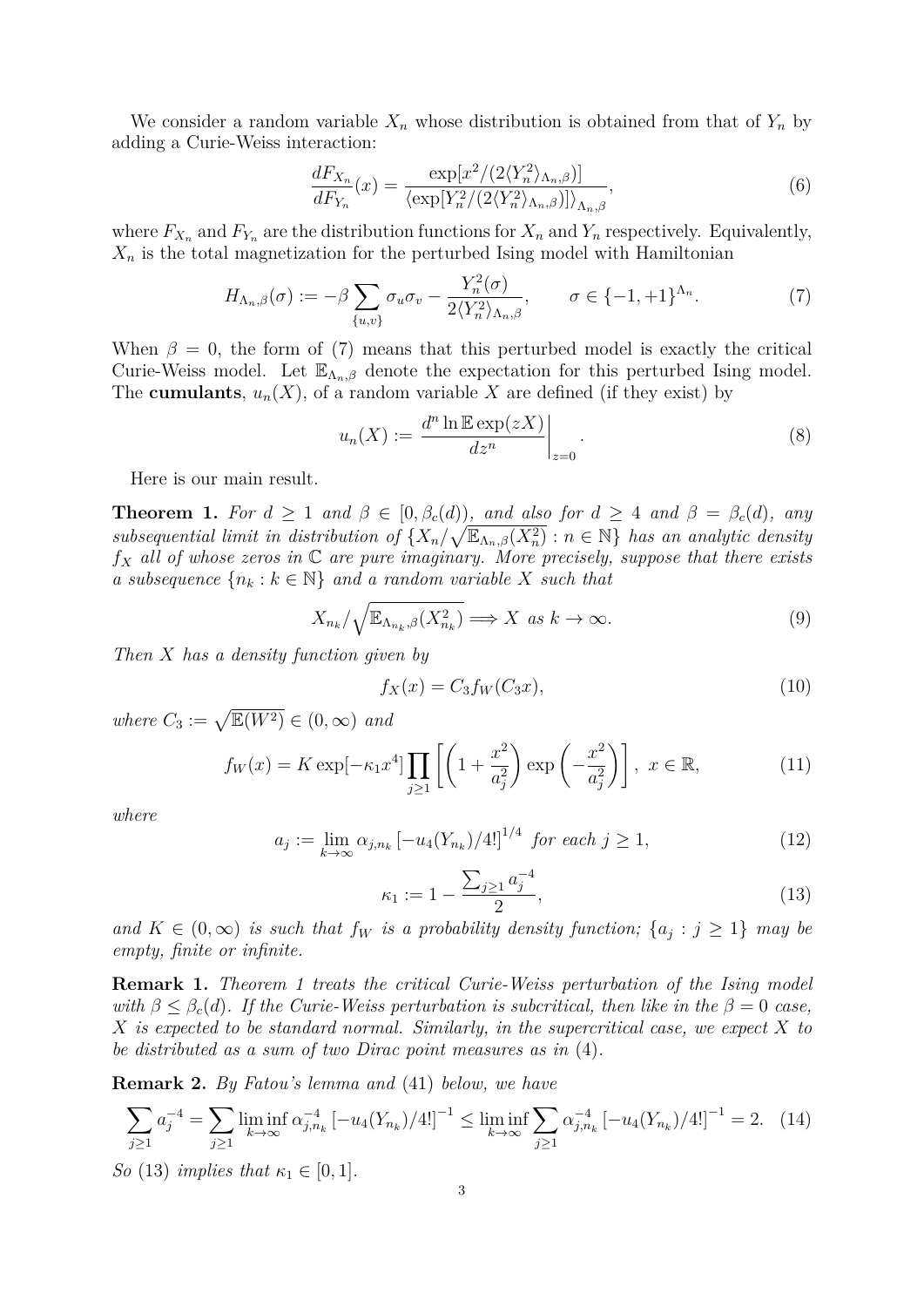In [31], Yang and Lee argued that when  $\beta < \beta_c(d)$ , the partition function of the Ising model (as a function of exp(*−*2*h*) where *h* is the external field defined in the Appendix) should be nonzero in a neighborhood of  $exp(i0)$ , which means that  $\alpha_{1,n}$  should be uniformly (in *n*) bounded away from 0. This has been proved rigorously in [27] (see also Theorem A of [25]) when  $\beta$  is small but positive. It is not hard to show that  $-\nu_4(Y_n)$ grows at least linearly in  $|\Lambda_n|$ . So we have the following corollary, with a complete proof presented in Section 3.3.

**Corollary 1.** For any  $d \geq 1$ , there exists  $\beta_1(d) \in (0, \beta_c(d)]$  such that for any  $\beta \in$  $[0, \beta_1(d))$ *, we have that as*  $n \to \infty$ *,* 

$$
\frac{X_n}{\sqrt{\mathbb{E}_{\Lambda_n,\beta}(X_n^2)}} \implies \text{ a random variable with density } C \exp(-C^4 x^4) / \int_{-\infty}^{\infty} \exp(-t^4) dt,
$$
\n(15)

*where*

$$
C := \sqrt{\Gamma(3/4)/\Gamma(1/4)}\tag{16}
$$

*with* Γ *denoting the gamma function.*

**Remark 3.** (10) and (11) *imply that there exist*  $C_4$ ,  $C_5 \in (0, \infty)$  *such that* 

$$
f_X(x) = C_4 - C_5 x^4 + O(x^6) \text{ as } x \to 0. \tag{17}
$$

*(See, e.g.,* (105) *below for a derivation.) So any subsequential limit of*  $\{X_n/\sqrt{\mathbb{E}_{\Lambda_n,\beta}(X_n^2)}:\}$  $n \in \mathbb{N}$  *is not Gaussian. Theorem 1 and Corollary 1 also hold (with a similar proof) if*  $Y_n$ *is the total magnetization in*  $\Lambda_n$  *from the unique infinite-volume Gibbs measure (rather than from*  $\Lambda_n$  *with free boundary conditions).* 

**Remark 4.** We expect that  $\beta_1(d) = \beta_c(d)$  should be valid in Corollary 1. In the Appendix, *we prove that when*  $\beta < \beta_c(d)$ *, the limiting distribution (or measure) of Lee-Yang zeros has no mass in an arc containing* exp(*i*0) *of the unit circle. This is an indication that*  $\beta_1(d)$  *ought to be*  $\beta_c(d)$ *.* 

**Remark 5.** When  $d \geq 4$  and  $\beta = \beta_c(d)$ , one possible candidate for  $f_X(x)$  is the sym*metric mixture of two independent normal densities with opposite means*  $\pm\sqrt{2}/2$  *and variance* 1*/*2*.*

1.3. **Discussion about high-dimensional Ising model with periodic boundary conditions.** We now consider the Ising model on  $\Lambda_n$  at inverse temperature  $\beta \geq 0$  with periodic boundary conditions. Let  $\langle \cdot \rangle_{\Lambda_n,\beta,p}$  denote its expectation and  $\bar{Y}_n := \sum_{u \in \Lambda_n} \sigma_u$ be its total magnetization, where the overbar is a reminder that we are using periodic boundary conditions. The infinite product representation for the moment generating function given in Lemma 2 below also holds for this case. So we have for any  $d \geq 1$  and *β ≥* 0,

$$
\left\langle \exp\left(z \frac{\bar{Y}_n}{\sqrt{\langle \bar{Y}_n^2 \rangle_{\Lambda_n, \beta, p}}} \right) \right\rangle_{\Lambda_n, \beta, p} = \exp\left(\frac{z^2}{2}\right) \prod_{j \ge 1} \left[ \left(1 + \frac{z^2}{\bar{\alpha}_{j,n}^2 \langle \bar{Y}_n^2 \rangle_{\Lambda_n, \beta, p}} \right) \exp\left(-\frac{z^2}{\bar{\alpha}_{j,n}^2 \langle \bar{Y}_n^2 \rangle_{\Lambda_n, \beta, p}} \right) \right], \quad (18)
$$

where  $0 < \bar{\alpha}_{1,n} \leq \bar{\alpha}_{2,n} \leq \ldots$ ,  $\{\pm i\bar{\alpha}_{j,n} : j \geq 1\}$  are all the zeros (listed with multiplicities) of  $\langle \exp(z\bar{Y}_n) \rangle_{\Lambda_n,\beta,p}$ , and  $\sum_{j\geq 1} 1/\bar{\alpha}_{j,n}^2 \leq \langle \bar{Y}_n^2 \rangle_{\Lambda_n,\beta,p}/2$ . Combining (18) with the inequality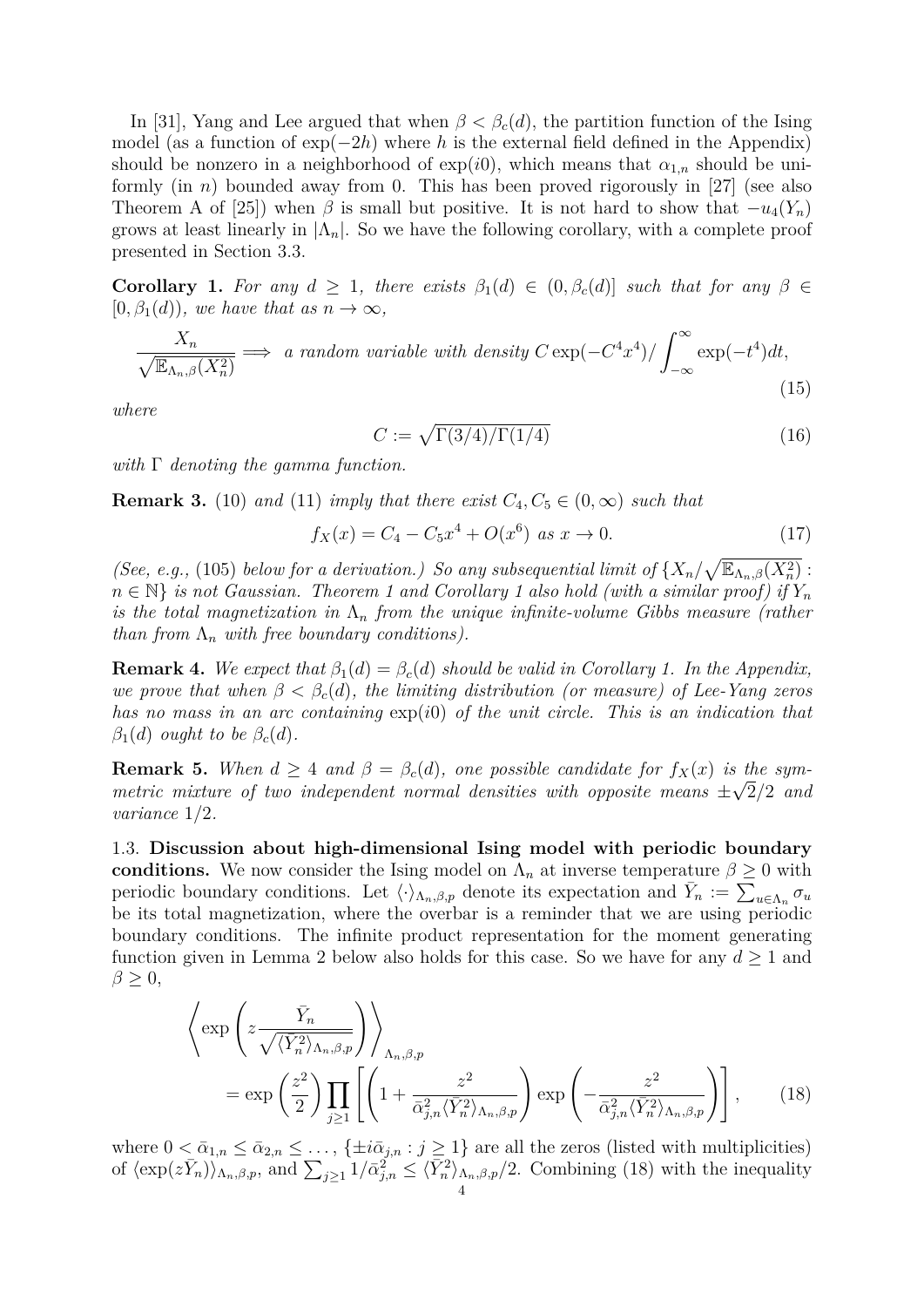$|(1 + y) \exp(-y)|$  ≤ exp(2|*y*|) gives that

$$
\left| \left\langle \exp \left( z \frac{\bar{Y}_n}{\sqrt{\langle \bar{Y}_n^2 \rangle_{\Lambda_n, \beta, p}}} \right) \right\rangle_{\Lambda_n, \beta, p} \right| \le \exp \left( \frac{3|z|^2}{2} \right) \text{ for any } z \in \mathbb{C}. \tag{19}
$$

Therefore,  $\{\langle \exp(z\bar{Y}_n/\sqrt{\langle \bar{Y}_n^2 \rangle_{\Lambda_n,\beta,p}})\rangle_{\Lambda_n,\beta,p} : n \in \mathbb{N} \}$  is locally uniformly bounded. Suppose that

$$
\bar{Y}_n / \sqrt{\langle \bar{Y}_n^2 \rangle_{\Lambda_n, \beta, p}} \Longrightarrow \bar{Y} \text{ as } n \to \infty. \tag{20}
$$

Then we have

$$
\lim_{n \to \infty} \left\langle \exp\left(it\bar{Y}_n/\sqrt{\langle \bar{Y}_n^2 \rangle_{\Lambda_n,\beta,p}}\right) \right\rangle = \mathbb{E} \exp(it\bar{Y}) \text{ for any } t \in \mathbb{R}.
$$
 (21)

So Vitali's theorem (see, e.g., Theorem B.25 of [10]) implies that

$$
\lim_{n \to \infty} \left\langle \exp \left( z \bar{Y}_n / \sqrt{\langle \bar{Y}_n^2 \rangle_{\Lambda_n, \beta, p}} \right) \right\rangle = \mathbb{E} \exp(z \bar{Y}) \text{ locally uniformly on } \mathbb{C}. \tag{22}
$$

Theorem 7 of [22] and Theorem 2 below give that

$$
\mathbb{E}\exp(z\bar{Y}) = \exp\left(\frac{z^2}{2}\right) \prod_{j\geq 1} \left[ \left(1 + \frac{z^2}{\bar{a}_j^2}\right) \exp\left(-\frac{z^2}{\bar{a}_j^2}\right) \right], \ \forall z \in \mathbb{C},\tag{23}
$$

where  $\{\pm i\bar{a}_j : j \ge 1\}$  are all the zeros of  $\mathbb{E} \exp(z\bar{Y})$  with  $0 < \bar{a}_1 \le \bar{a}_2 \le \ldots$ . By Hurwitz's theorem (see Lemma 6 below), we have

$$
\lim_{n \to \infty} \bar{\alpha}_{j,n} \sqrt{\langle \bar{Y}_n^2 \rangle_{\Lambda_n, \beta, p}} = \bar{a}_j \text{ for each } j \ge 1.
$$
\n(24)

In the rest of this subsection, we focus on  $d > 4$  and  $\beta = \beta_c := \beta_c(d)$ . Here  $d = 4$  is the upper critical dimension, and we exclude  $d = 4$  since the corresponding critical behavior is subtle and various quantities may have logarithmic corrections. By a conditional result of [24], Theorem 2 there, it is expected that

$$
\liminf_{n \to \infty} \bar{\alpha}_{1,n}^2 \langle \bar{Y}_n^2 \rangle_{\Lambda_n, \beta_c, p} < \infty \tag{25}
$$

since otherwise (23) and (24) would imply that  $\overline{Y}$  is standard normal.

Recall that  $u_4(\tilde{Y}_n)$  is the fourth cumulant of  $\bar{Y}_n$ . It is well-known (see Theorem 5 of  $[19]$  or  $(5.3)$  of  $[1]$  that

$$
0 \le -u_4(\bar{Y}_n) \le 3\left[\langle \bar{Y}_n^2 \rangle_{\Lambda_n, \beta_c, p}\right]^2 \tag{26}
$$

It is also known (see, e.g.,  $(52)-(53)$ ) below for a proof) that if  $\overline{Y}$  is not standard normal, then

$$
\liminf_{n \to \infty} \frac{-u_4(\bar{Y}_n)}{\left[\langle \bar{Y}_n^2 \rangle_{\Lambda_n, \beta_c, p} \right]^2} > 0. \tag{27}
$$

So it is expected that there exists  $C_6 \in (0, \infty)$  such that

$$
\lim_{n \to \infty} \frac{-u_4(\bar{Y}_n)}{\left[\left\langle \bar{Y}_n^2 \right\rangle_{\Lambda_n, \beta_c, p} \right]^2} = C_6^{-4}.
$$
\n(28)

To summarize, we formulate a conjecture relating  $\overline{Y}$  to the asymptotic behavior of the  $\bar{\alpha}_{j,n}$ 's.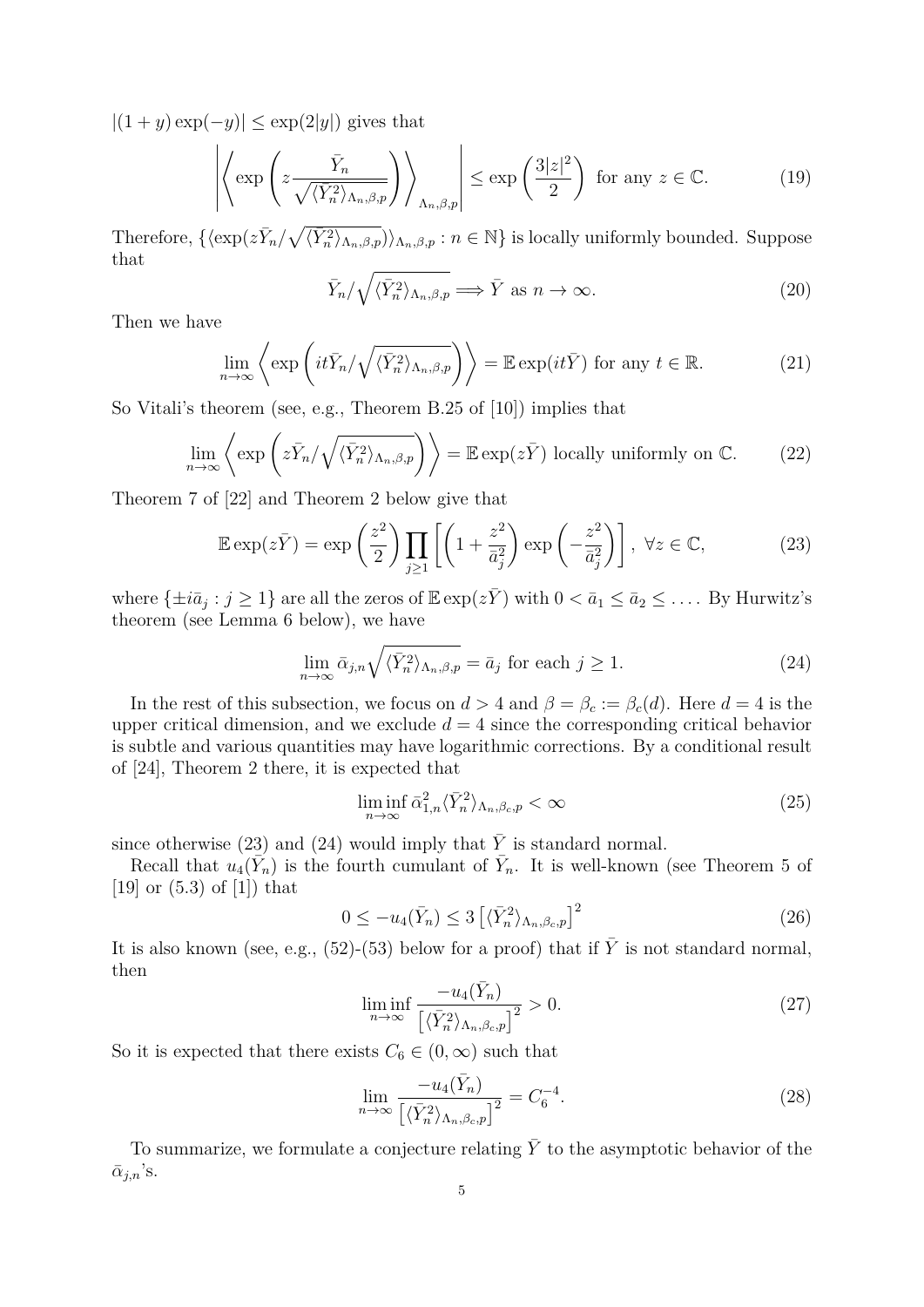**Conjecture 1.** *For the critical Ising model on* Λ*<sup>n</sup> with periodic boundary conditions and d >* 4*. The following limits exist*

$$
\bar{a}_j := \lim_{n \to \infty} \bar{\alpha}_{j,n} \sqrt{\langle \bar{Y}_n^2 \rangle_{\Lambda_n, \beta_c, p}} = C_6 \lim_{n \to \infty} \bar{\alpha}_{j,n} \left[ -u_4(\bar{Y}_n) \right]^{1/4} \text{ for each } j \ge 1.
$$
 (29)

*Hence, we have*

$$
\bar{Y}_n / \sqrt{\langle \bar{Y}_n^2 \rangle_{\Lambda_n, \beta_c, p}} \Longrightarrow \bar{Y} \text{ as } n \to \infty,
$$
\n(30)

*where*  $\bar{Y}$  *has moment generating function* 

$$
\mathbb{E}\exp(z\bar{Y}) = \exp\left(\frac{z^2}{2}\right) \prod_{j\geq 1} \left[ \left(1 + \frac{z^2}{\bar{a}_j^2}\right) \exp\left(-\frac{z^2}{\bar{a}_j^2}\right) \right], \ \forall z \in \mathbb{C}.\tag{31}
$$

Comparing Theorem 1 and Conjecture 1, it is natural to ask whether

$$
\lim_{n \to \infty} \alpha_{j,n} [-u_4(Y_n)]^{1/4} = \lim_{n \to \infty} \bar{\alpha}_{j,n} [-u_4(\bar{Y}_n)]^{1/4} \text{ for each } j
$$
 (32)

or at least whether the ratio of these two limits is the same constant for all  $j \geq 1$ . Even though the behavior of  $Y_n$  (under free boundary conditions) is quite different from that of  $\overline{Y}_n$  (under periodic boundary conditions), the answer to the above question could be positive.

In Section 2, we use a Gaussian transform of  $X_n$  to obtain a new random variable,  $W_n$ , whose density is directly related to the moment generating function of  $Y_n$ . Then we use the asymptotics of  $Y_n$  to show that  $W_n$  and  $X_n$  (after appropriate rescalings) converge along the same subsequence and yield the same limit up to a linear transformation. In Section 3, we first prove that for any subsequential limiting distribution of the normalized  $X_n$ ,  $F_X$ , the moment generating function of  $\exp(-bx^2)dF_X(x)$  for each positive *b* has only pure imaginary zeros (see Proposition 1); this enables us to finish the proof of Theorem 1 by applying a complete classification result about such distributions from [20]. In the Appendix, we prove that the limiting distribution of Lee-Yang zeros has no mass in an arc containing  $\exp(i0)$  of the unit circle for any  $\beta < \beta_c(d)$ .

# 2. A Gaussian transform and moment generating functions

2.1. **A Gaussian transform.** In order to study the limit of  $X_n/\sqrt{\mathbb{E}_{\Lambda_n,\beta}(X_n^2)}$ , as a tool, we add to  $X_n$  a multiple of a standard normal random variable  $N(0,1)$ , which is independent of *Xn*. That is

$$
W_n := X_n + \sqrt{\lambda_n} N(0, 1), \tag{33}
$$

where  $\lambda_n \geq 0$  will be defined later.

To simply the notation, we define

$$
\gamma_n := \frac{1}{2 \langle Y_n^2 \rangle_{\Lambda_n, \beta}}.
$$
\n(34)

Then we have

$$
\frac{dF_{X_n}}{dF_{Y_n}}(x) = \frac{\exp[\gamma_n x^2]}{\langle \exp[\gamma_n Y_n^2] \rangle_{\Lambda_n, \beta}}.\tag{35}
$$

**Lemma 1.** *The random variable W<sup>n</sup> has density*

$$
f_{W_n}(x) = \frac{\exp[-x^2/(2\lambda_n)]}{\sqrt{2\pi\lambda_n}\langle\exp(\gamma_n Y_n^2)\rangle_{\Lambda_n,\beta}} \int_{-\infty}^{\infty} \exp\left(\frac{xy}{\lambda_n}\right) \exp\left[\left(\gamma_n - \frac{1}{2\lambda_n}\right)y^2\right] dF_{Y_n}(y). \quad (36)
$$

*Proof.* This follows from (33), (35) and the convolution formula (see, e.g., Theorem 2.1.16 of  $[7]$ ).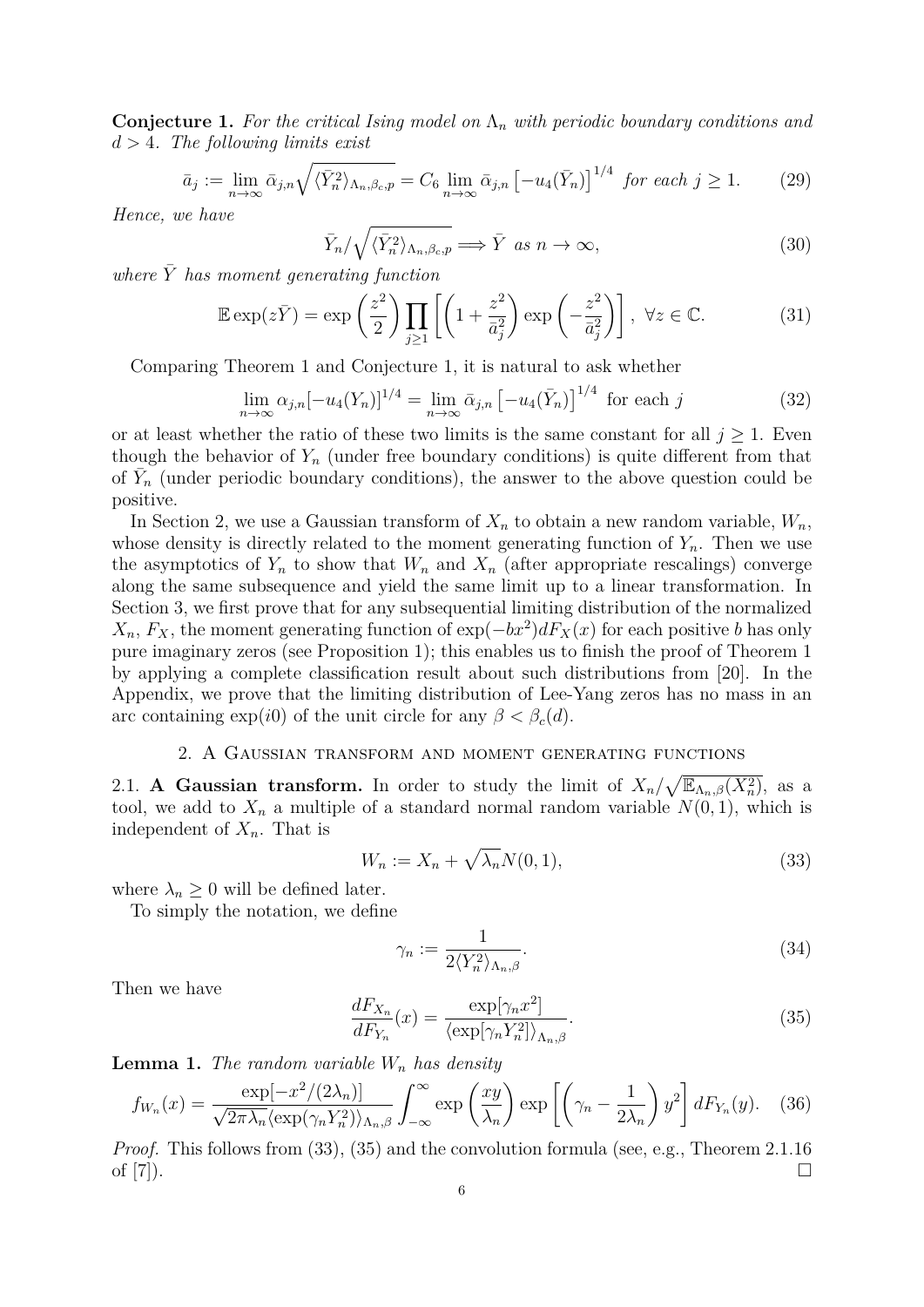In order to get rid of the exponential function with  $y^2$  term in the integrand of (36), we fix  $\lambda_n$  once and for all:

$$
\lambda_n := \langle Y_n^2 \rangle_{\Lambda_n, \beta}.\tag{37}
$$

Then we have

$$
f_{W_n}(x) = \frac{\exp[-x^2/(2\lambda_n)]}{\sqrt{2\pi\lambda_n}\langle\exp(\gamma_n Y_n^2)\rangle_{\Lambda_n,\beta}} \langle\exp[xY_n/\lambda_n]\rangle_{\Lambda_n,\beta}.
$$
 (38)

2.2. **Random variables of Lee-Yang type.** A random variable *X* is said to be of LY type if

- (a)  $X \stackrel{d}{=} -X$  (i.e.,  $\mathbb{P}(X \in B) = \mathbb{P}(-X \in B)$  for any Borel set *B*),
- (b)  $\mathbb{E} \exp(DX^2) < \infty$  for some  $D > 0$ ,
- (c)  $\mathbb{E} \exp(zX)$  has only pure imaginary zeros.

The following theorem from [19] says that the moment generating function of a LY type random variable has a nice factorization formula.

**Theorem 2** ([19]). If X is of LY type, then

$$
\mathbb{E}\exp(zX) = \exp(bz^2) \prod_{j\geq 1} \left[1 + \frac{z^2}{\alpha_j^2}\right], \ z \in \mathbb{C},\tag{39}
$$

for some  $b \ge 0$  and  $0 < \alpha_1 \le \alpha_2 \le \ldots$ , with  $\sum_{j\ge 1} 1/\alpha_j^2 < \infty$ ;  $\{\alpha_j : j \ge 1\}$  may be empty, *finite or infinite. Moreover,*

$$
u_2(X) = 2\left(b + \sum_{j\geq 1} \frac{1}{\alpha_j^2}\right),\tag{40}
$$

$$
u_{2m}(X) = (-1)^{m-1} \frac{(2m)!}{m} \sum_{j \ge 1} \frac{1}{\alpha_j^{2m}}, \ m \ge 2 \ and \ m \in \mathbb{N}.
$$
 (41)

2.3. **Asymptotics of**  $Y_n$  and  $W_n$ . A direct application of Theorem 2 expressing *b* using (40) gives

**Lemma 2.** *For any*  $d \geq 1$  *and*  $\beta \geq 0$ *, we have that for any*  $z \in \mathbb{C}$ *,* 

$$
\langle \exp(zY_n) \rangle_{\Lambda_n, \beta} = \exp\left[z^2 \langle Y_n^2 \rangle_{\Lambda_n, \beta}/2\right] \prod_{j \ge 1} \left[ \left(1 + \frac{z^2}{\alpha_{j,n}^2}\right) \exp\left(-\frac{z^2}{\alpha_{j,n}^2}\right) \right],\tag{42}
$$

*where*  $0 < \alpha_{1,n} \leq \alpha_{2,n} \leq \ldots$ ,  $\{\pm i\alpha_{j,n} : j \geq 1\}$  *are all zeros (listed according to their multiplicities) of*  $\langle \exp(zY_n) \rangle_{\Lambda_n, \beta}$ , and  $\sum_{j \geq 1} 1/\alpha_{j,n}^2 \leq \langle Y_n^2 \rangle_{\Lambda_n, \beta}$ /2.

We define for  $n \in \mathbb{N}$ ,

$$
c_n := \frac{\sqrt{\langle Y_n^2 \rangle_{\Lambda_n, \beta}}}{\sqrt{2\pi} \langle \exp[Y_n^2/(2\langle Y_n^2 \rangle_{\Lambda_n, \beta})] \rangle_{\Lambda_n, \beta}} \left[ \frac{4!}{-u_4(Y_n)} \right]^{1/4}, \tag{43}
$$

$$
d_n := \frac{1}{\langle Y_n^2 \rangle_{\Lambda_n, \beta}} \left[ \frac{-u_4(Y_n)}{4!} \right]^{1/4}.
$$
 (44)

Then we have

**Lemma 3.** For any  $d \geq 1$  and  $\beta \geq 0$ , the family of random variables  $\{d_n W_n : n \in \mathbb{N}\}\$ is *tight — more precisely,*

$$
c_n \exp(-x^4) \le f_{d_n W_n}(x) \le \frac{c_n}{1 + x^4/3} \text{ for any } x \in \mathbb{R}
$$
\n
$$
(45)
$$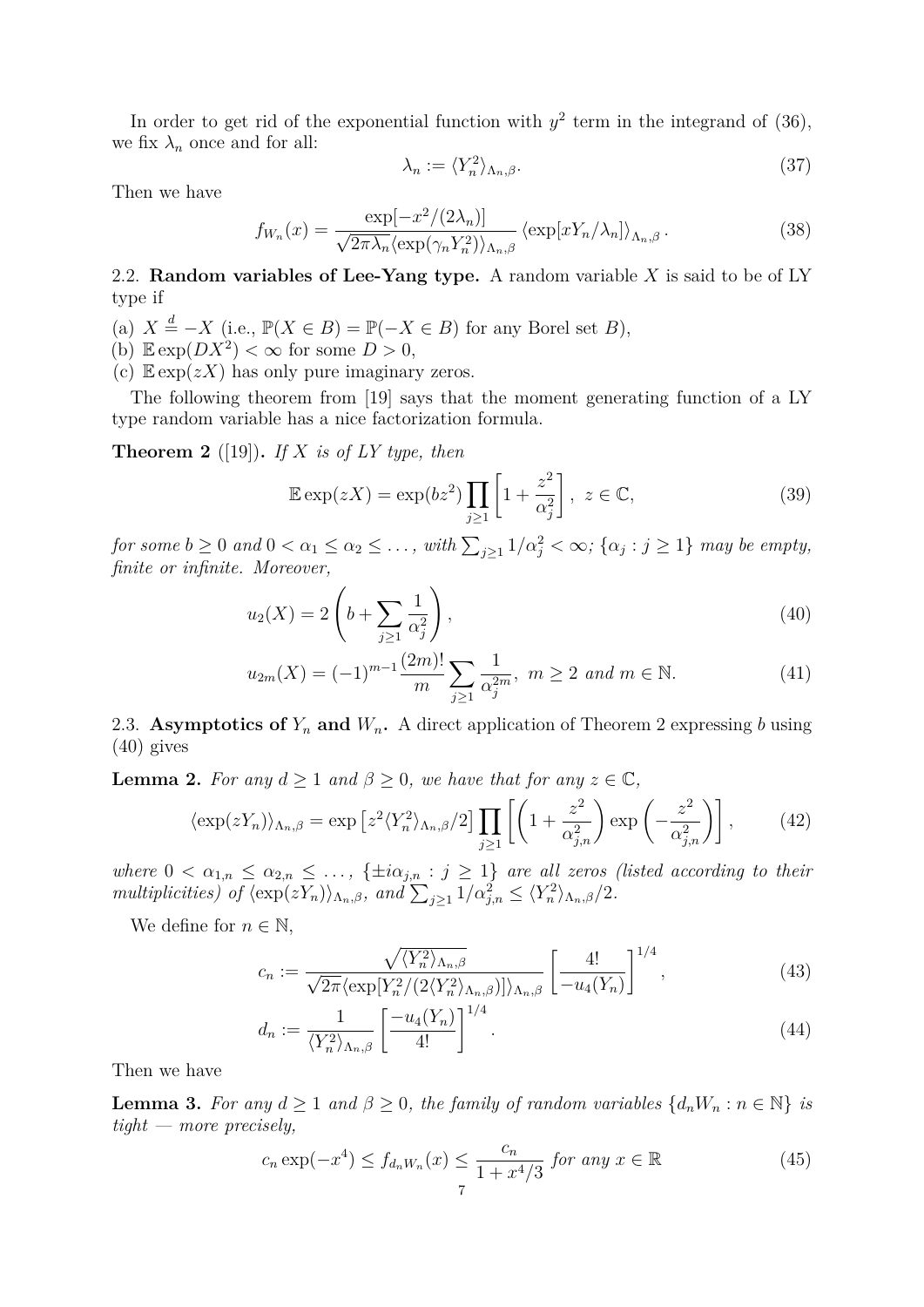*with the constants c<sup>n</sup> satisfying the bounds*

$$
\left[\int_{-\infty}^{\infty} \frac{1}{1 + x^4/3} dx\right]^{-1} \le c_n \le \left[\int_{-\infty}^{\infty} \exp(-x^4) dx\right]^{-1} \text{ for any } n \in \mathbb{N}.
$$
 (46)

*Proof.* A direct computation using  $(38)$ , Lemma 2,  $(43)$  and  $(44)$  gives that

$$
f_{d_n W_n}(x) = \frac{1}{d_n} f_{W_n} \left( \frac{x}{d_n} \right) = c_n \prod_{j \ge 1} \left[ 1 + \frac{x^2}{\alpha_{j,n}^2 [-u_4(Y_n)/4!]^{1/2}} \right] \exp \left[ -\frac{x^2}{\alpha_{j,n}^2 [-u_4(Y_n)/4!]^{1/2}} \right].
$$
\n(47)

Now (45) follows by applying the two inequalities below to the exponential term in (47)

$$
\exp(-y^2/2) \le (1+y)\exp(-y) \le \frac{1}{1+y^2/6} \text{ for any } y \ge 0.
$$
 (48)

Clearly, (45) implies that  $\{d_n W_n : n \in \mathbb{N}\}$  is tight and (46). □

The following lemma contains some important properties of  $X_n$  and  $Y_n$ .

## **Lemma 4.** *One has*

$$
\frac{Y_n}{\sqrt{\langle Y_n^2 \rangle_{\Lambda_n,\beta}}} \Longrightarrow N(0,1),\tag{49}
$$

where  $N(0, 1)$  *is a standard normal random variable in the following two situations: (i)*  $\alpha$ *any*  $d \geq 1$  *and*  $\alpha$ *ny*  $\beta \in [0, \beta_c(d))$ *, (ii)*  $\alpha$ *ny*  $d \geq 4$  *and*  $\beta = \beta_c(d)$ *. Furthermore, in those two situations, one has*

$$
|\langle \exp(zY_n) \rangle_{\Lambda_n, \beta}| \le \exp\left[|z|^2 \langle Y_n^2 \rangle_{\Lambda_n, \beta}/2\right], \ \forall z \in \mathbb{C};\tag{50}
$$

$$
\lim_{n \to \infty} \frac{\langle Y_n^2 \rangle_{\Lambda_n, \beta}}{\mathbb{E}_{\Lambda_n, \beta}(X_n^2)} = 0.
$$
\n(51)

*Proof.* For  $\beta < \beta_c(d)$ , if  $Y_n$  were from a translation invariant system (see the second part of Remark 3), then (49) would be a standard result (see, e.g., [21]). For our current  $Y_n$ , we note that Lemma 2 and (48) imply that for any  $x \in \mathbb{R}$ 

$$
\exp(x^2/2)\exp\left[\frac{x^4u_4(Y_n)}{24\lambda_n^2}\right] \le \left\langle \exp[xY_n/\sqrt{\lambda_n}] \right\rangle_{\Lambda_n,\beta} \le \exp(x^2/2)\frac{1}{1-x^4u_4(Y_n)/(72\lambda_n^2)}.\tag{52}
$$

So (49) follows if one can show

$$
\lim_{n \to \infty} \frac{u_4(Y_n)}{\lambda_n^2} = 0; \tag{53}
$$

This follows from two observations. On the one hand, Aizenman's inequality for finite systems (Proposition 5.3 of [1]) and exponential decay of two-point functions when *β <*  $\beta_c(d)$  (see [2]) imply that  $u_4(Y_n)$  is at most of order  $|\Lambda_n|$ . On the other hand, the trivial exponential lower bound obtained using the Edwards-Sokal coupling (see, e.g., Theorems 1.16 and 3.1 of [15]),

$$
\langle \sigma_x \sigma_y \rangle_{\Lambda_n, \beta} \ge \left( \frac{1 - \exp(-2\beta)}{1 + \exp(-2\beta)} \right)^{\|x - y\|_1}, \ \forall x, y \in \Lambda_n,\tag{54}
$$

implies that  $\lambda_n$  is at least of order  $|\Lambda_n|$ . For  $d \geq 4$  and  $\beta = \beta_c(d)$ , (49) follows from  $[1, 11, 3]$ . The inequality  $(50)$  follows from  $(42)$ . For  $(51)$ , we have

$$
\frac{\langle Y_n^2 \rangle_{\Lambda_n,\beta}}{\mathbb{E}_{\Lambda_n,\beta}(X_n^2)} = \frac{\langle Y_n^2 \rangle_{\Lambda_n,\beta} \langle \exp[Y_n^2/(2\langle Y_n^2 \rangle_{\Lambda_n,\beta})] \rangle_{\Lambda_n,\beta}}{\langle Y_n^2 \exp[Y_n^2/(2\langle Y_n^2 \rangle_{\Lambda_n,\beta})] \rangle_{\Lambda_n,\beta}} := \frac{\langle \exp(V_n/2) \rangle_{\Lambda_n,\beta}}{\langle V_n \exp(V_n/2) \rangle_{\Lambda_n,\beta}},\tag{55}
$$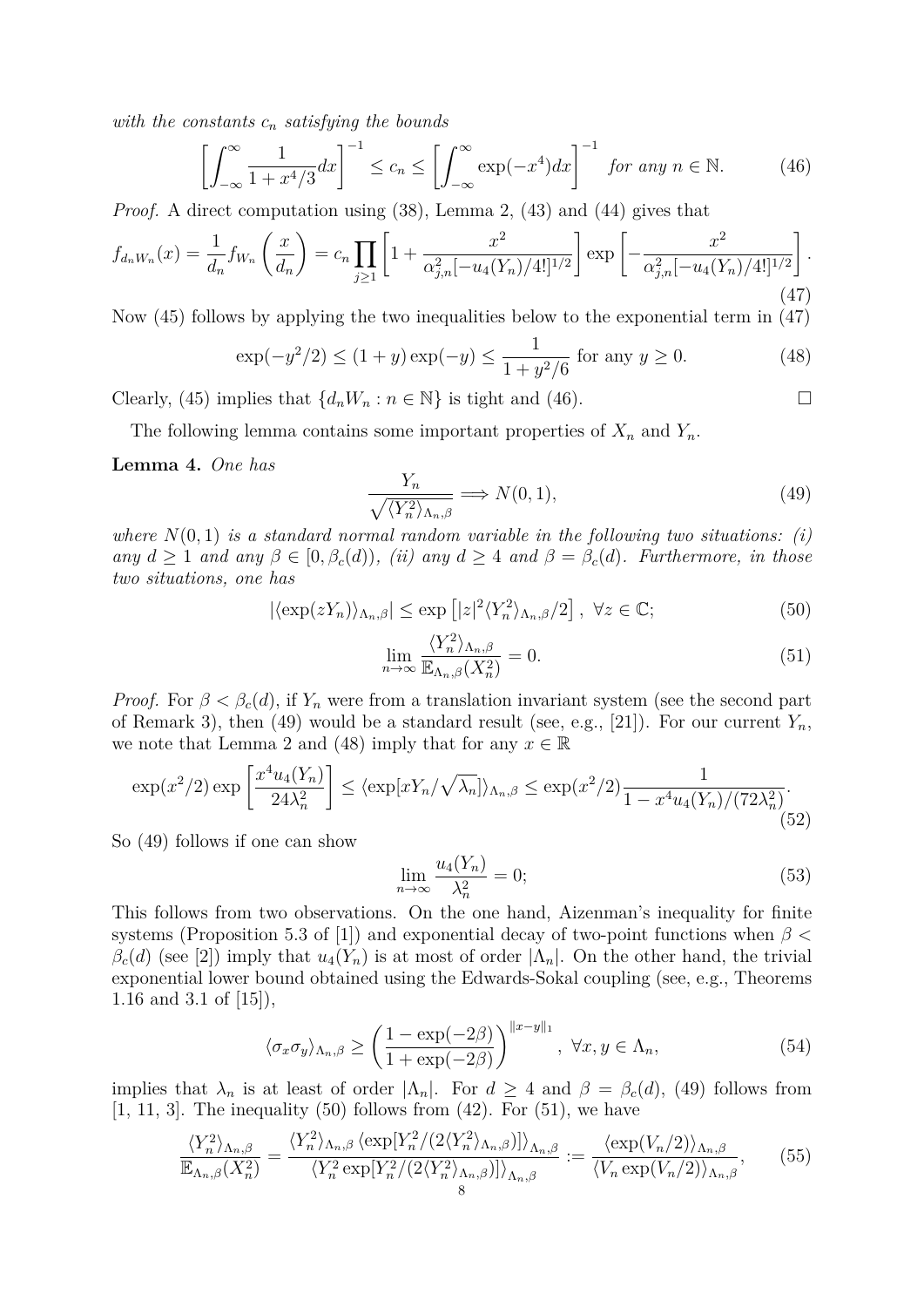where  $V_n := Y_n^2 / \langle Y_n^2 \rangle_{\Lambda_n, \beta}$ . (49) and (50) imply (using the convergence of moments and the inequality  $\exp(x) \ge \sum_{k=1}^{M} x^k / k!$  for any  $x \ge 0$  and  $M \in \mathbb{N}$ ) that

$$
\lim_{n \to \infty} \langle \exp(V_n/2) \rangle_{\Lambda_n, \beta} = \infty. \tag{56}
$$

For any  $M > 0$ , we get from (55) that

$$
\frac{\langle Y_n^2 \rangle_{\Lambda_n,\beta}}{\mathbb{E}_{\Lambda_n,\beta}(X_n^2)} \le \frac{\langle 1[V_n \ge M] \exp(V_n/2) \rangle_{\Lambda_n,\beta} + \langle 1[V_n < M] \exp(V_n/2) \rangle_{\Lambda_n,\beta}}{M \langle 1[V_n \ge M] \exp(V_n/2) \rangle_{\Lambda_n,\beta}},\tag{57}
$$

where  $1[\cdot]$  is the indicator function. This combined with  $(56)$  implies that

$$
\limsup_{n \to \infty} \frac{\langle Y_n^2 \rangle_{\Lambda_n, \beta}}{\mathbb{E}_{\Lambda_n, \beta}(X_n^2)} = 0,
$$
\n(58)

which completes the proof of  $(51)$ .

We define

$$
\tilde{W}_n := \frac{W_n}{\sqrt{\mathbb{E}_{\Lambda_n,\beta}(X_n^2)}} = \frac{X_n + \sqrt{\lambda_n} N(0,1)}{\sqrt{\mathbb{E}_{\Lambda_n,\beta}(X_n^2)}}.
$$
\n(59)

Then by (51), we have

$$
\mathbb{E}(\tilde{W}_n^2) = \frac{\mathbb{E}_{\Lambda_n,\beta}X_n^2 + \langle Y_n^2 \rangle_{\Lambda_n,\beta}}{\mathbb{E}_{\Lambda_n,\beta}(X_n^2)} \to 1 \text{ as } n \to \infty.
$$
 (60)

So  ${\{\tilde{W}_n : n \in \mathbb{N}\}}$  is tight. The following lemma compares the three families of random variables:  $\{d_n W_n : n \in \mathbb{N}\}, \{\tilde{W}_n : n \in \mathbb{N}\}, \text{ and } \{X_n/\sqrt{\mathbb{E}_{\Lambda_n,\beta,f}(X_n^2)} : n \in \mathbb{N}\}.$ 

**Lemma 5.** Suppose that there exists a subsequence of  $\mathbb{N}$ ,  $\{n_k : k \in \mathbb{N}\}\$ , such that

$$
d_{n_k} W_{n_k} \Longrightarrow W \text{ as } k \to \infty \text{ for some random variable } W,
$$
\n
$$
(61)
$$

*then*

$$
\tilde{W}_{n_k} \Longrightarrow C_7 W \text{ and } X_{n_k} / \sqrt{\mathbb{E}_{\Lambda_{n_k},\beta}(X_{n_k}^2)} \Longrightarrow C_7 W \text{ as } k \to \infty,
$$
\n(62)

 $where C_7 := \sqrt{1/\mathbb{E}(W^2)} \in (0, \infty)$ .

**Remark 6.** *Lemma 5 and the proof of Theorem 1 imply the following stronger result: if one of the three families of random variables*  $\{d_n W_n : n \in \mathbb{N}\}\$  and  $\{X_n/\sqrt{\mathbb{E}_{\Lambda_n,\beta}(X_n^2)} : n \in \mathbb{N}\}\$  *has a convergent (in distribution) subsequence, say along*  ${n_k : k \in \mathbb{N}}$ , then the other two families also converge (in distribution) along the same *subsequence with their limits equal to the former one up to a linear transformation; and all subsequential limits are not trivial (i.e., not the Dirac point measure at* 0*).*

*Proof.*  $\{X_n/\sqrt{\mathbb{E}_{\Lambda_n,\beta}(X_n^2)} : n \in \mathbb{N}\}\$ is tight since the second moments are uniformly bounded by 1. The converging together lemma (see p. 108 of [7]) and (59), (51) imply that  ${\{\widetilde{W}_n : n \in \mathbb{N}\}\}$  and  ${\{X_n/\sqrt{\mathbb{E}_{\Lambda_n,\beta}(X_n^2)} : n \in \mathbb{N}\}}$  have the same convergent subsequences and same corresponding limits. By the tightness of  $\{\tilde{W}_n : n \in \mathbb{N}\}\)$ , we can find a subsequence of  $\{n_k : k \in \mathbb{N}\}, \{m_l : l \in \mathbb{N}\},\$  such that

$$
\tilde{W}_{m_l} \Longrightarrow C_7 W \text{ for some } C_7 \ge 0 \text{ as } l \to \infty. \tag{63}
$$

By the GHS inequality [13] and (51), we have that for all large *n* and any  $x \in \mathbb{R}$ ,

$$
\mathbb{E}\exp[x\tilde{W}_n] = \exp\left[x^2\lambda_n/\left(2\mathbb{E}_{\Lambda_n,\beta}(X_n^2)\right)\right]\mathbb{E}_{\Lambda_n,\beta}\exp\left(xX_n/\sqrt{\mathbb{E}_{\Lambda_n,\beta}(X_n^2)}\right) \leq \exp(x^2).
$$
\n(64)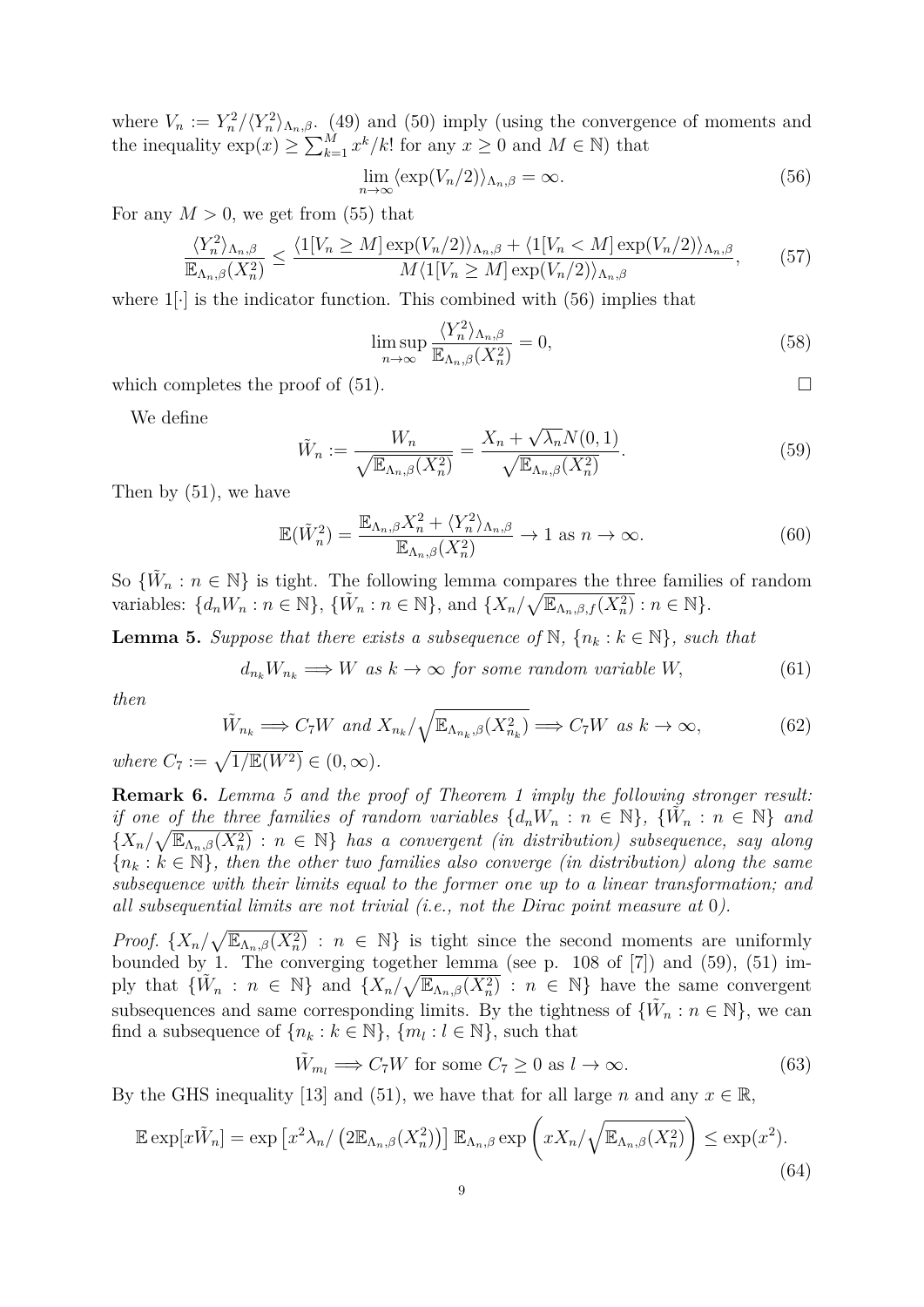So we have by (60) that

$$
1 = \lim_{l \to \infty} \mathbb{E}\left(\tilde{W}_{m_l}\right)^2 = \mathbb{E}(C_7 W)^2. \tag{65}
$$

Therefore,

$$
C_7 := \sqrt{1/\mathbb{E}(W^2)}\tag{66}
$$

and all subsequential limit of  $\{\tilde{W}_{n_k}: k \geq 1\}$  are the same and thus

$$
\tilde{W}_{n_k} \Longrightarrow C_7 W \text{ as } k \to \infty. \tag{67}
$$

We note that  $W \neq 0$  follows from (45), (46).

## 3. Proofs of the main results

3.1. **A proposition.** The following proposition is a key step towards the proof of Theorem 1.

**Proposition 1.** *Suppose that*

$$
X_n/\sqrt{\mathbb{E}_{\Lambda_n,\beta}(X_n^2)} \Longrightarrow X \text{ as } n \to \infty \text{ for some random variable } X. \tag{68}
$$

*For any fixed*  $b > 0$ *, let Z be a random variable with distribution function*  $F_Z$  *given by* 

$$
\frac{dF_Z}{dF_X}(x) = \frac{\exp(-bx^2)}{\mathbb{E}\exp[-bX^2]},
$$
\n(69)

*where*  $F_X$  *is the distribution function of*  $X$ *. Then the random variable*  $Z$  *is of LY type. Proof.* To simply the notation, we denote

$$
\tilde{X}_n := X_n / \sqrt{\mathbb{E}_{\Lambda_n, \beta}(X_n^2)}.
$$
\n(70)

Define a sequence of random variable  $Z_n$  (or more precisely, a sequence of distribution functions  $F_{Z_n}$ ) by

$$
\frac{dF_{Z_n}}{dF_{\tilde{X}_n}}(x) = \frac{\exp(-bx^2)}{\mathbb{E}_{\Lambda_n,\beta}\exp[-b\tilde{X}_n^2]}.
$$
\n(71)

Then for any continuous and bounded function *g*, by the continuous mapping theorem (Theorem 3.2.10 of [7]), we have

$$
\mathbb{E}g(Z_n) = \frac{\mathbb{E}_{\Lambda_n,\beta}\left[g(\tilde{X}_n)\exp[-b\tilde{X}_n^2]\right]}{\mathbb{E}_{\Lambda_n,\beta}\exp[-b\tilde{X}_n^2]} \to \frac{\mathbb{E}\left[g(X)\exp[-bX^2]\right]}{\mathbb{E}\exp[-bX^2]} \text{ as } n \to \infty. \tag{72}
$$

Therefore,

$$
Z_n \Longrightarrow Z \text{ as } n \to \infty. \tag{73}
$$

Equation (35) implies that

$$
dF_{\tilde{X}_n}(x) = dF_{X_n}\left(x\sqrt{\mathbb{E}_{\Lambda_n,\beta}(X_n^2)}\right) = \frac{\exp[\gamma_n x^2 \mathbb{E}_{\Lambda_n,\beta}(X_n^2)]}{\langle \exp[\gamma_n Y_n^2] \rangle_{\Lambda_n,\beta}} dF_{Y_n}\left(x\sqrt{\mathbb{E}_{\Lambda_n,\beta}(X_n^2)}\right).
$$
 (74)

Combining (71) and (74), we get

$$
dF_{Z_n}(x) = \frac{\exp[\hat{\gamma}_n x^2 \mathbb{E}_{\Lambda_n,\beta}(X_n^2)]}{\mathbb{E}_{\Lambda_n,\beta} \exp[-b\tilde{X}_n^2] \langle \exp[\gamma_n Y_n^2] \rangle_{\Lambda_n,\beta}} dF_{Y_n}\left(x\sqrt{\mathbb{E}_{\Lambda_n,\beta}(X_n^2)}\right),\tag{75}
$$

where

$$
\hat{\gamma}_n := \gamma_n \left( 1 - \frac{b}{\gamma_n \mathbb{E}_{\Lambda_n, \beta}(X_n^2)} \right). \tag{76}
$$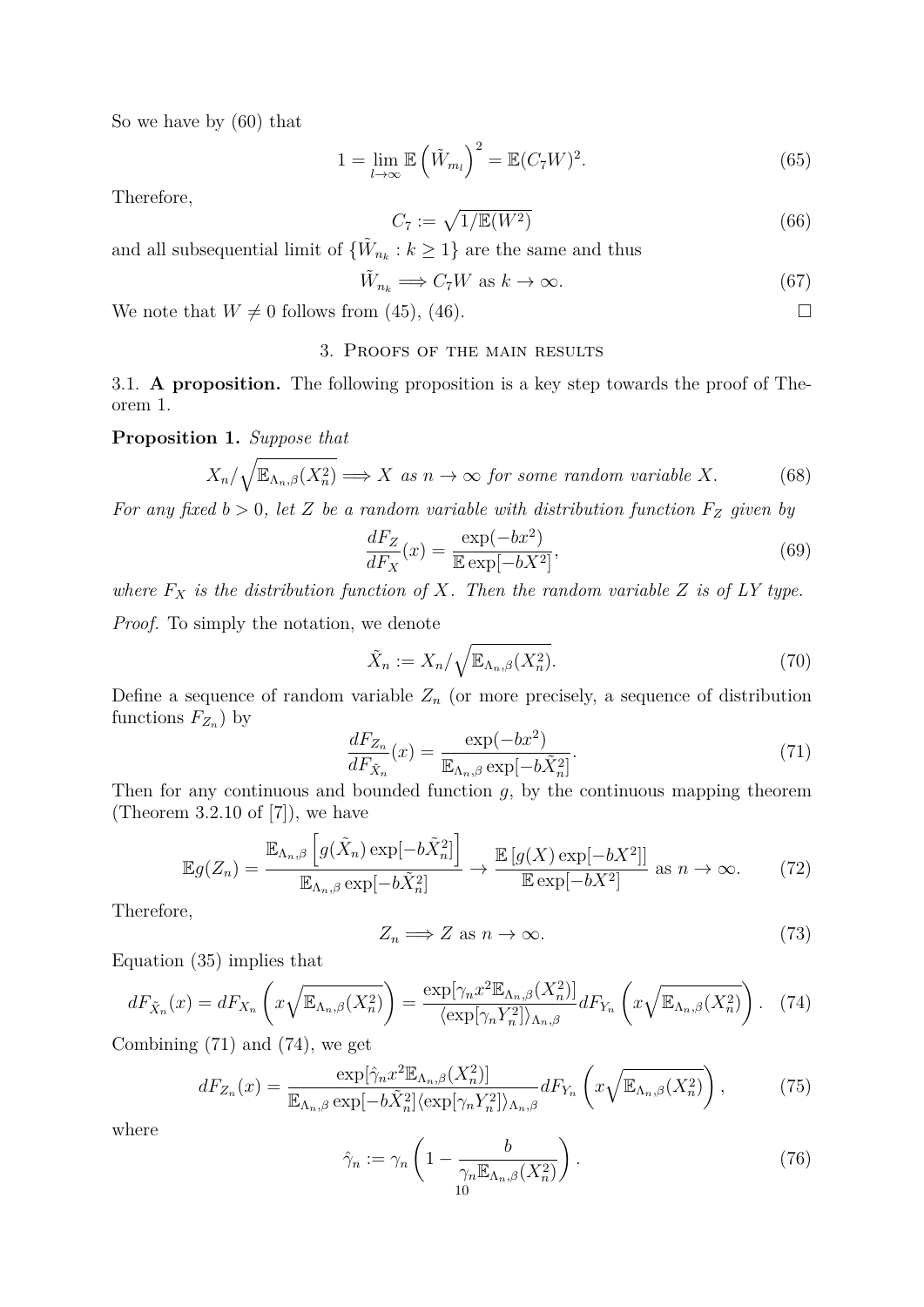Let  $\hat{X}_n$  be the total magnetization for the perturbed Ising model with Hamiltonian

$$
\hat{H}_{\Lambda_n,\beta}(\sigma) := -\beta \sum_{\{u,v\}} \sigma_u \sigma_y - \hat{\gamma}_n Y_n^2(\sigma), \qquad \sigma \in \{-1,+1\}^{\Lambda_n}.
$$
 (77)

Then

$$
\frac{dF_{\hat{X}_n}}{dF_{Y_n}}(x) = \frac{\exp[\hat{\gamma}_n x^2]}{\langle \exp[\hat{\gamma}_n Y_n^2] \rangle_{\Lambda_n, \beta}}.\tag{78}
$$

Hence

$$
dF_{\hat{X}_n}\left(x\sqrt{\mathbb{E}_{\Lambda_n,\beta}(X_n^2)}\right) = \frac{\exp[\hat{\gamma}_n x^2 \mathbb{E}_{\Lambda_n,\beta}(X_n^2)]}{\langle \exp[\hat{\gamma}_n Y_n^2] \rangle_{\Lambda_n,\beta}} dF_{Y_n}\left(x\sqrt{\mathbb{E}_{\Lambda_n,\beta}(X_n^2)}\right) \tag{79}
$$

Equations (75) and (79) imply that

$$
Z_n \stackrel{d}{=} \frac{\hat{X}_n}{\sqrt{\mathbb{E}_{\Lambda_n,\beta}(X_n^2)}},\tag{80}
$$

(where  $\stackrel{d}{=}$  denotes equal in distribution) and

$$
\mathbb{E}_{\Lambda_n,\beta} \exp[-b\tilde{X}_n^2] \langle \exp[\gamma_n Y_n^2] \rangle_{\Lambda_n,\beta} = \langle \exp[\hat{\gamma}_n Y_n^2] \rangle_{\Lambda_n,\beta}.
$$
\n(81)

From the definition of  $\hat{\gamma}_n$  in (76),  $\gamma_n$  in (34), and (51), we know that

$$
\lim_{n \to \infty} \frac{\hat{\gamma}_n}{\gamma_n} = 1. \tag{82}
$$

So the interactions in (77) are ferromagnetic for all large *n*. Therefore, by the Lee-Yang theorem [17], the moment generating function of  $\hat{X}_n$  has only pure imaginary zeros. So (80) says that each  $Z_n$  is of LY type, and thus  $Z$  is of LY type by (73) and Theorem 7 of  $[22]$ .

3.2. **Proof of Theorem 1.** For ease of reference, we state without proof the following lemma since the proof follows directly from Hurwitz's theorem (see, e.g., p. 4 of [18]).

**Lemma 6.** Let  $f_n$  be a sequence of analytic functions on  $\mathbb C$  such that all zeros (listed according to their multiplicities) of  $f_n$  are  $\{\pm i\alpha_{j,n} : j \geq 1\}$  with  $0 < \alpha_{1,n} \leq \alpha_{2,n} \leq \ldots$ *Suppose that*  $f_n$  *converge uniformly on compact subsets of*  $\mathbb C$  *to an analytic function f*, and all zeros (listed according to their multiplicities) of *f* are  $\{\pm ia_j : j \geq 1\}$  with  $0 < a_1 \leq a_2 \leq \ldots$  *Then we have* 

$$
\lim_{n \to \infty} \alpha_{j,n} = a_j \text{ for each } j \ge 1.
$$

We are ready to prove Theorem 1.

*Proof of Theorem 1.* By the assumption of the theorem, we have

$$
X_{n_k}/\sqrt{\mathbb{E}_{\Lambda_{n_k},\beta}(X_{n_k}^2)} \Longrightarrow X \text{ as } k \to \infty.
$$
 (83)

The converging together lemma (see p. 108 of [7]) and (59), (51), together with (37), imply that  $\{\tilde{W}_n : n \in \mathbb{N}\}\$  and  $\{X_n/\sqrt{\mathbb{E}_{\Lambda_n,\beta}(X_n^2)} : n \in \mathbb{N}\}\$  have the same convergent subsequences and same corresponding limits. So we have

$$
\tilde{W}_{n_k} \Longrightarrow X \text{ as } k \to \infty. \tag{84}
$$

Lemma 3 implies tightness and non-triviality of any subsequential limit; so there is a subsequence of  $\{n_k : k \in \mathbb{N}\}, \{m_l : l \in \mathbb{N}\},\$  and a random variable *W* such that

$$
d_{m_l} W_{m_l} \Longrightarrow W := C_8 X \text{ as } l \to \infty \text{ for some } C_8 \in (0, \infty).
$$
 (85)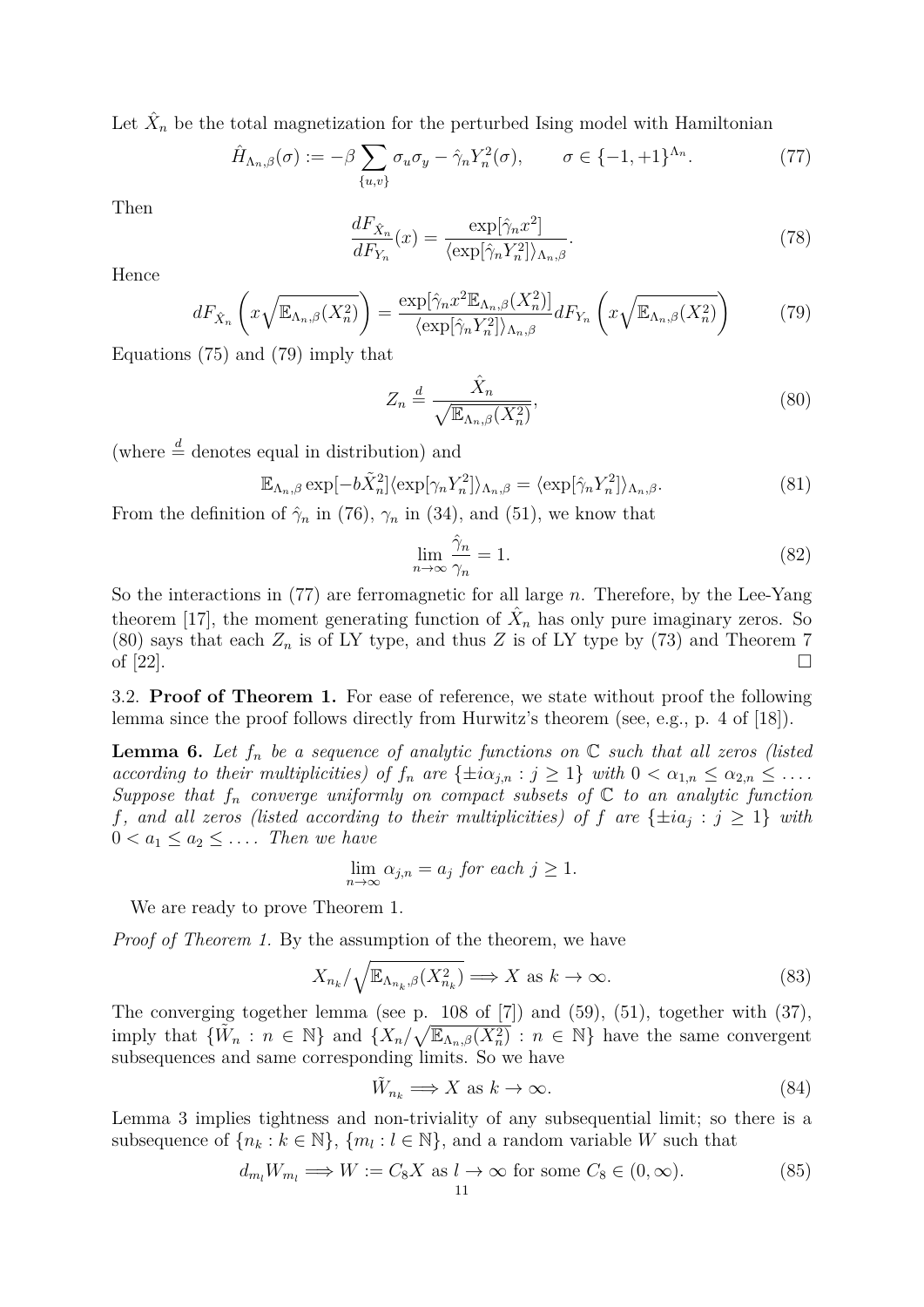Let  $F_W$  be the distribution function of W. Proposition 1 implies that Theorem 2 of [20] can be applied to *W* and so that either

$$
dF_W(x) = \frac{1}{2}\delta_{-x_0} + \frac{1}{2}\delta_{x_0} \text{ for some } x_0 \in \mathbb{R},
$$
\n(86)

or  $F_W$  has a density of the form

$$
f_W(x) = Kx^{2m} \exp[-\kappa_1 x^4 - \kappa_2 x^2] \prod_{j \ge 1} \left[ \left( 1 + \frac{x^2}{a_j^2} \right) \exp\left( -\frac{x^2}{a_j^2} \right) \right],
$$
 (87)

where  $K > 0$ ,  $m = 0, 1, 2, ..., 0 < a_1 \le a_2 \le ...$ ,  $\sum_{j \ge 1} 1/a_j^4 < \infty$ ,  $\kappa_1 > 0$  and  $\kappa_2 \in \mathbb{R}$ (or  $\kappa_1 = 0$  and  $\kappa_2 + \sum_{j\geq 1} 1/a_j^2 > 0$ );  $\{a_j : j \geq 1\}$  may be empty, finite or infinite and the condition  $\kappa_2 + \sum_{j\geq 1} 1/\bar{a}_j^2 > 0$  is considered to be satisfied if  $\sum_{j\geq 1} 1/a_j^2 = \infty$ .

From (47), we know that for each fixed  $n \in \mathbb{N}$ ,

$$
f_{d_n W_n}(x) \text{ is decreasing on } [0, \infty)
$$
\n(88)

since  $(1 + y) \exp(-y)$  is so. Hence,

$$
\mathbb{P}(W \in [0, a]) = \lim_{l \to \infty} \mathbb{P}(d_{m_l} W_{m_l} \in [0, a]) \ge \lim_{l \to \infty} \mathbb{P}(d_{m_l} W_{m_l} \in [a, 2a]) = \mathbb{P}(W \in [a, 2a])
$$
\n(89)

for any  $a > 0$  and  $a, 2a$  are points of continuity of  $F_W$ . Note that  $W \neq 0$  (see Lemmas 3 and 5, and Remark 6). So  $F_W$  can not be of the form  $(86)$  because  $(86)$  would not satisfy (89) for all  $a > 0$ . That means  $F_W$  has a density of the form (87). In particular, this implies that the density of *W* evaluated at 0 is

$$
f_W(0) = \lim_{\epsilon \downarrow 0} \frac{\lim_{l \to \infty} \int_0^{\epsilon} f_{d_{m_l}W_{m_l}}(x) dx}{\epsilon}.
$$
\n(90)

Combining (90) with Lemma 3, we get that there exists a  $c \in (0,\infty)$  such that the following limit exists:

$$
\lim_{l \to \infty} c_{m_l} = c := f_W(0). \tag{91}
$$

Clearly,  $f_W(0) > 0$  implies that  $m = 0$  in (87). Note that by (41)

$$
\alpha_{j,n}^2 \left[ -u_4(Y_n)/4! \right]^{1/2} = \left[ \frac{1}{2} \sum_{k \ge 1} \frac{\alpha_{j,n}^4}{\alpha_{k,n}^4} \right]^{1/2} \ge \left( \frac{j}{2} \right)^{1/2} \text{ for each } j \ge 1.
$$
 (92)

So (47), the Taylor series for  $\ln(1 + y)$  when  $|y| < 1$ , and Fubini's theorem give

$$
f_{d_n W_n}(x) = c_n \exp \left\{ \sum_{j\geq 1} \left[ \ln \left( 1 + \frac{x^2}{\alpha_{j,n}^2 \left[ -u_4(Y_n)/4! \right]^{1/2}} \right) - \frac{x^2}{\alpha_{j,n}^2 \left[ -u_4(Y_n)/4! \right]^{1/2}} \right] \right\}
$$
  
=  $c_n \exp \left\{ \sum_{j\geq 1} \sum_{k=2}^{\infty} \frac{(-1)^{k-1} x^{2k}}{k \alpha_{j,n}^{2k} \left[ -u_4(Y_n)/4! \right]^{k/2}} \right\}$   
=  $c_n \exp \left\{ \sum_{k=2}^{\infty} \frac{(-1)^{k-1} x^{2k} \sum_{j\geq 1} \alpha_{j,n}^{-2k}}{k \left[ -u_4(Y_n)/4! \right]^{k/2}} \right\}, \forall x \in \mathbb{R} \text{ and } |x| < \left( \frac{1}{2} \right)^{1/4}.$  (93)

Since

$$
\left(\sum_{j\geq 1} \frac{1}{\alpha_{j,n}^{2k}}\right)^{1/(2k)} \leq \left(\sum_{j\geq 1} \frac{1}{\alpha_{j,n}^4}\right)^{1/4} = \left(\frac{-2u_4(Y_n)}{4!}\right)^{1/4} \text{ for each } k \geq 2,
$$
 (94)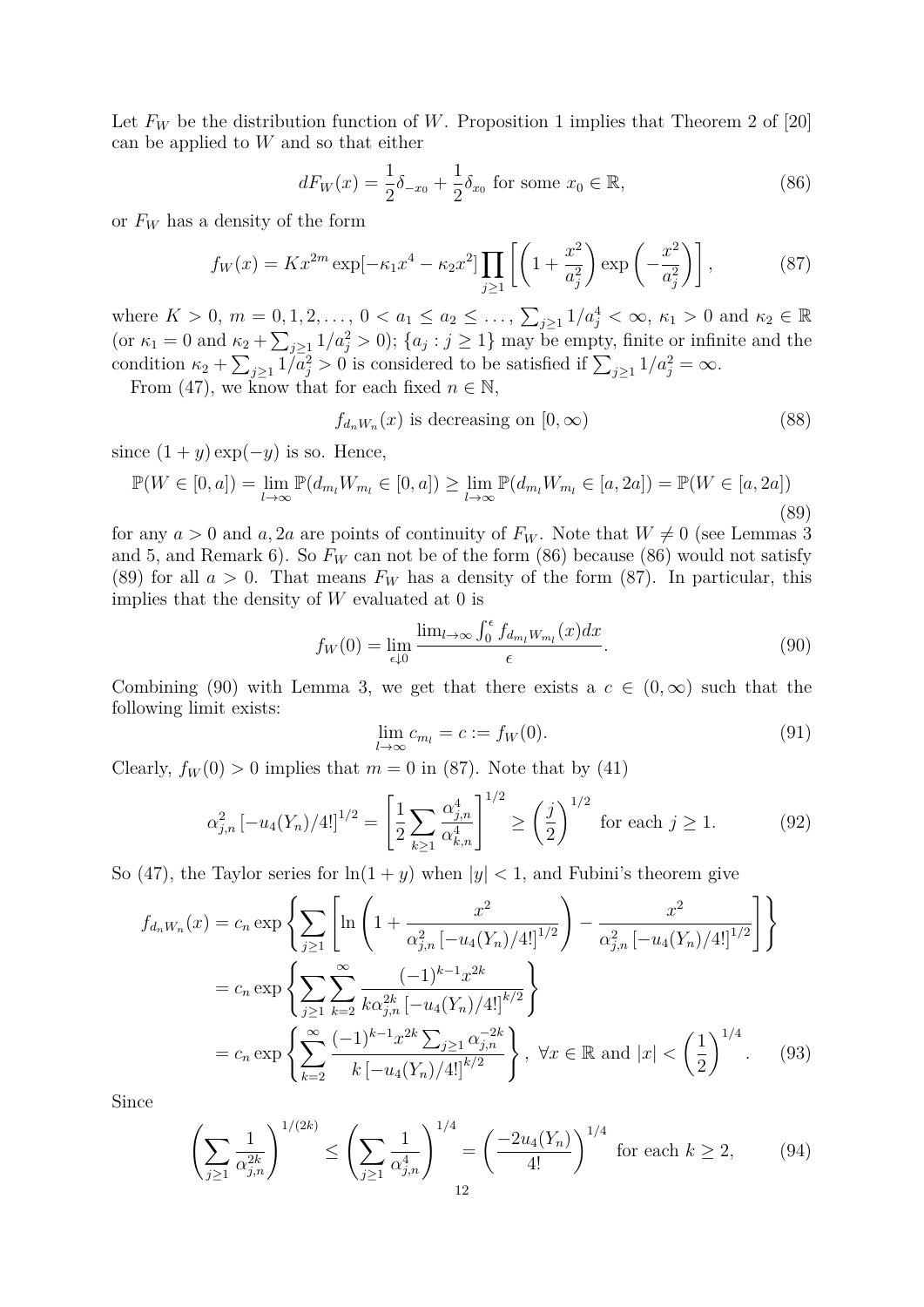we have

$$
0 \le \frac{\sum_{j\ge 1} \alpha_{j,n}^{-2k}}{\left[-u_4(Y_n)/4!\right]^{k/2}} \le 2^{k/2} \text{ for each } k \ge 2. \tag{95}
$$

Therefore, by a standard diagonalization argument, we can extract a subsequence of  ${m_l : l \in \mathbb{N}}$ ,  ${p_q : q \in \mathbb{N}}$ , such that the following limits exist

$$
\lim_{q \to \infty} \frac{\sum_{j\geq 1} \alpha_{j,p_q}^{-2k}}{\left[-u_4(Y_{p_q})/4! \right]^{k/2}} := b_k \in [0, 2^{k/2}] \text{ for all } k \geq 2.
$$
 (96)

Combining (91), (93) and (96), we get

$$
\lim_{q \to \infty} f_{d_{pq}W_{pq}}(x) = c \exp\left\{ \sum_{k=2}^{\infty} \frac{(-1)^{k-1} b_k x^{2k}}{k} \right\}, \ \forall x \in \mathbb{R} \text{ and } |x| < \left(\frac{1}{2}\right)^{1/4}.\tag{97}
$$

So Lemma 3, (97), the dominated convergence theorem and (85) imply that for any *−*(1*/*2)<sup>1</sup>*/*<sup>4</sup> *< y*<sup>1</sup> *< y*<sup>2</sup> *<* (1*/*2)<sup>1</sup>*/*<sup>4</sup> ,

$$
\lim_{q \to \infty} \int_{y_1}^{y_2} f_{d_{p_q} W_{p_q}}(x) dx = c \int_{y_1}^{y_2} \exp \left\{ \sum_{k=2}^{\infty} \frac{(-1)^{k-1} b_k x^{2k}}{k} \right\} dx = \int_{y_1}^{y_2} f_W(x) dx. \tag{98}
$$

Hence (noting that  $f_W(x)$  is continuous, and the RHS of (97) is also continuous in *x*)

$$
f_W(x) = c \exp\left\{ \sum_{k=2}^{\infty} \frac{(-1)^{k-1} b_k x^{2k}}{k} \right\}, \ \forall x \in \mathbb{R} \text{ and } |x| < \left(\frac{1}{2}\right)^{1/4}.\tag{99}
$$

It follows from (47), (46) and (92) that  $\{f_{d_nW_n} : n \in \mathbb{N}\}\$  is uniformly bounded as *n* varies in each bounded subset of  $\mathbb{C}$ . Then Vitali's theorem and (97), (99) imply that

$$
\lim_{q \to \infty} f_{d_{pq}W_{pq}}(x) = f_W(x) \text{ uniformly on compact subsets of } \mathbb{C}. \tag{100}
$$

From (47), we know all zeros of  $f_{d_{pq}W_{pq}}$  are

$$
\{\pm i\alpha_{j,p_q}\left[-u_4(Y_{p_q})/4!\right]^{1/4} : j \ge 1\} \text{ with } 0 < \alpha_{1,p_q} \le \alpha_{2,p_q} \le \dots; \tag{101}
$$

from (87) and the fact that  $m = 0$ , we know all zeros of  $f_W$  are

$$
\{\pm ia_j : j \ge 1\} \text{ with } 0 < a_1 \le a_2 \le \dots \tag{102}
$$

Consequently, (100) and Hurwitz's theorem (see Lemma 6) imply that

$$
\lim_{q \to \infty} \alpha_{j, p_q} \left[ -u_4(Y_{p_q})/4! \right]^{1/4} = a_j \text{ for each } j \ge 1.
$$
 (103)

So (92), (96), (103) and the dominated convergence theorem give that

$$
b_k = \sum_{j \ge 1} \frac{1}{a_j^{2k}} \text{ for each } k > 2.
$$
 (104)

Combining this with (99) gives that

$$
f_W(x) = c \exp\left\{-x^4 + \sum_{k=3}^{\infty} \frac{(-1)^{k-1} x^{2k} \sum_{j\geq 1} a_j^{-2k}}{k}\right\}, \ \forall x \in \mathbb{R} \text{ and } |x| < \left(\frac{1}{2}\right)^{1/4}, \ (105)
$$

where we have used  $b_2 = 2$ . By (92) and (103), we have

$$
a_j^2 \ge \left(\frac{j}{2}\right)^{1/2} \text{ for each } j \ge 1.
$$
 (106)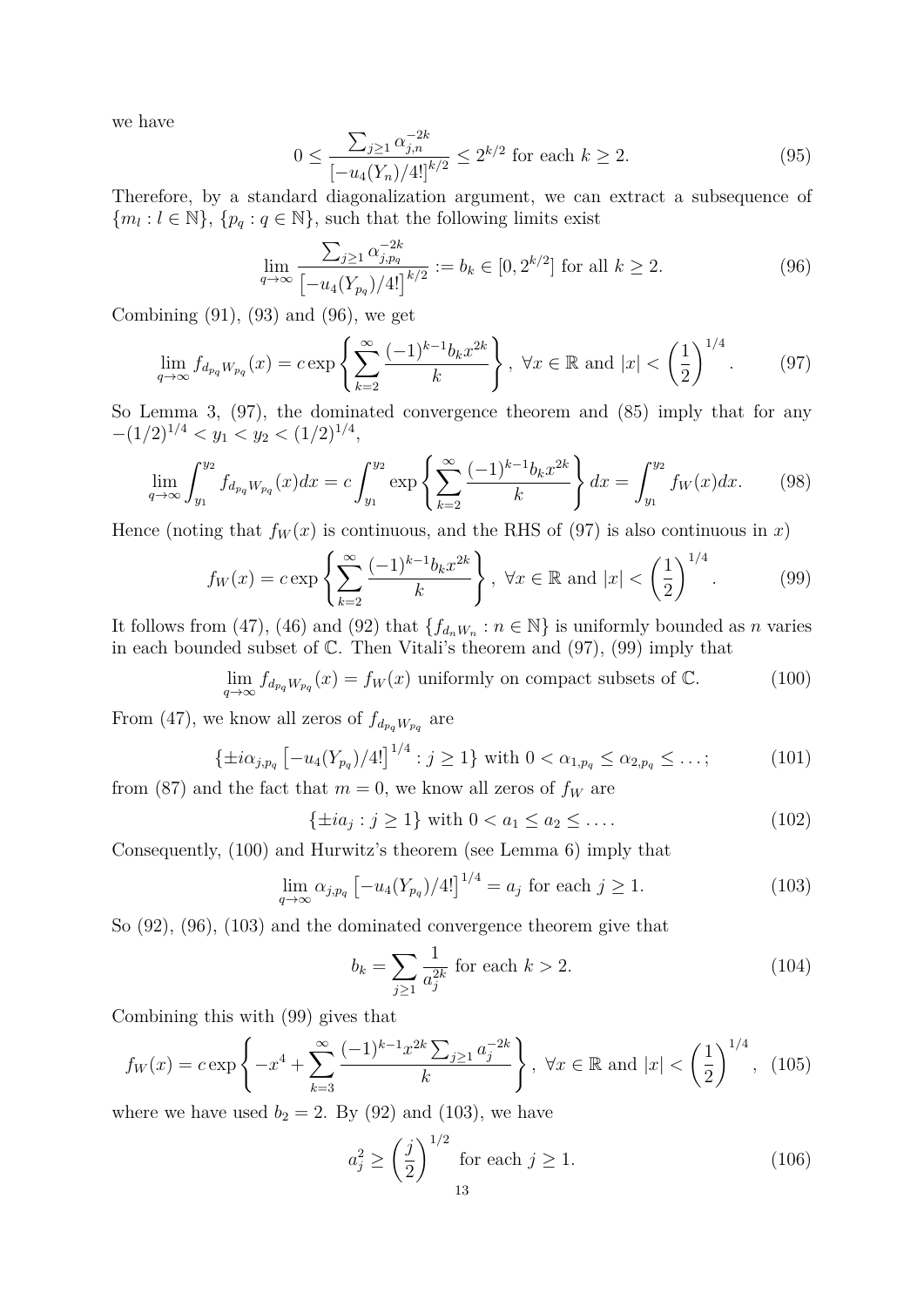So applying the argument leading to  $(93)$  to the product in  $(87)$ , we obtain (recall  $m = 0$ )

$$
f_W(x) = K \exp\left[-\kappa_1 x^4 - \kappa_2 x^2\right] \exp\left\{\sum_{k=2}^{\infty} \frac{(-1)^{k-1} x^{2k} \sum_{j\geq 1} a_j^{-2k}}{k}\right\}, \ |x| < \left(\frac{1}{2}\right)^{1/4}.\tag{107}
$$

Comparing (105) and (107), we get

$$
K = c, \kappa_2 = 0, \kappa_1 + \frac{\sum_{j\geq 1} a_j^{-4}}{2} = 1.
$$
 (108)

Finally, we show that  $d_{n_k}W_{n_k}$  converges in distribution to *W* as  $k \to \infty$ . Suppose that there is another subsequence of  $\{n_k : k \in \mathbb{N}\}, \{\tilde{m}_l : l \in \mathbb{N}\},\$  and a random variable  $\tilde{W}$ such that

$$
d_{\tilde{m}_l} W_{\tilde{m}_l} \Longrightarrow \tilde{W} := C_9 X \text{ as } l \to \infty \text{ for some } C_9 \in (0, \infty),
$$
  
where we have used (84). Then by (85) and (109), we have

$$
\tilde{W} \stackrel{d}{=} \rho W \text{ for some } \rho \in (0, \infty). \tag{110}
$$

The arguments leading to (100), (103) and (108) also imply that there exists a subsequence of  $\{\tilde{m}_l : l \in \mathbb{N}\}, \{\tilde{p}_q : q \in \mathbb{N}\},\$  such that

$$
\lim_{q \to \infty} f_{d_{\tilde{p}_q} W_{\tilde{p}_q}}(x) = f_{\tilde{W}}(x) = \tilde{K} \exp[-\tilde{\kappa}_1 x^4] \prod_{j \ge 1} \left[ \left( 1 + \frac{x^2}{\tilde{a}_j^2} \right) \exp\left( -\frac{x^2}{\tilde{a}_j^2} \right) \right]
$$
(111)

uniformly on compact subsets of  $\mathbb C$  where

$$
\lim_{q \to \infty} \alpha_{j, \tilde{p}_q} \left[ -u_4(Y_{\tilde{p}_q})/4! \right]^{1/4} = \tilde{a}_j \text{ for each } j \ge 1,
$$
\n(112)

$$
\tilde{\kappa}_1 + \frac{\sum_{j\geq 1} \tilde{a}_j^{-4}}{2} = 1.
$$
\n(113)

The relation between  $\tilde{W}$  and *W* in (110), (87) and (108) give

$$
f_{\tilde{W}}(x) = \frac{1}{\rho} f_W\left(\frac{x}{\rho}\right) = \frac{K}{\rho} \exp\left[-\kappa_1 \frac{x^4}{\rho^4}\right] \prod_{j\geq 1} \left[\left(1 + \frac{x^2}{\rho^2 a_j^2}\right) \exp\left(-\frac{x^2}{\rho^2 a_j^2}\right)\right], \ \forall x \in \mathbb{C}.
$$
\n(114)

From (111) and (114), we get

$$
\tilde{\kappa}_1 = \kappa_1 / \rho^4, \tilde{a}_j = \rho a_j \text{ for each } j \ge 1.
$$
\n(115)

Plugging this into (113) and using (108), we get  $\rho = 1$ . Therefore

$$
d_{n_k} W_{n_k} \Longrightarrow W \text{ as } k \to \infty,
$$
\n(116)

$$
\lim_{k \to \infty} \alpha_{j,n_k} \left[ -u_4(Y_{n_k})/4! \right]^{1/4} = a_j \text{ for each } j \ge 1.
$$
 (117)

This completes the proof of Theorem 1 by applying Lemma 5.  $\Box$ 

# 3.3. **Proof of Corollary 1.** We conclude this section with a proof of Corollary 1.

*Proof of Corollary 1.* Let *W* be a random variable with density function

$$
f_W(x) = \exp(-x^4) / \int_{-\infty}^{\infty} \exp(-t^4) dt, \ \forall x \in \mathbb{R}.
$$
 (118)

Then we have

$$
\mathbb{E}(W^2) = \frac{\int_{-\infty}^{\infty} x^2 \exp(-x^4) dx}{\int_{-\infty}^{\infty} \exp(-x^4) dx} = \frac{\Gamma(3/4)}{\Gamma(1/4)}.
$$
(119)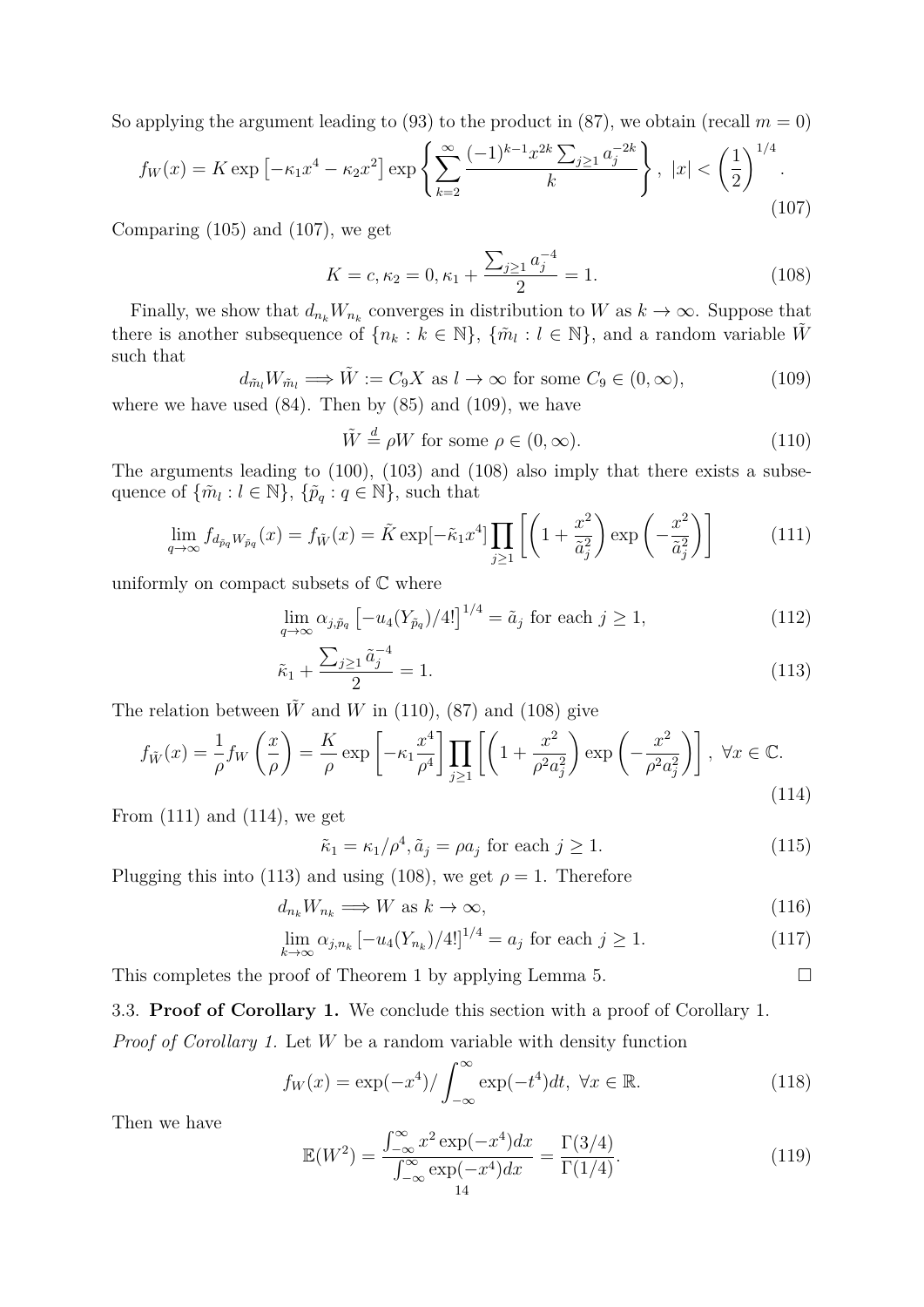So to prove Corollary 1, by Theorem 1, it suffices to show that there exists  $\beta_1(d) \in$  $(0, \beta_c(d)]$  such that for any  $\beta \in [0, \beta_1(d))$ , we have that

$$
\lim_{n \to \infty} \alpha_{1,n} \left[ -u_4(Y_n) / 4! \right]^{1/4} = \infty.
$$
\n(120)

By [27] or Theorem A of [25], there exists  $\beta_1(d) \in (0, \beta_c(d)]$  such that for any  $\beta \in$  $[0, \beta_1(d))$ , there is  $C_{10} = C_{10}(d, \beta) \in (0, \infty)$  satisfying

$$
\alpha_{1,n} \ge C_{10} \text{ uniformly in } n. \tag{121}
$$

Note that

$$
\langle \exp(zY_n) \rangle_{\Lambda_n, \beta} = 0 \text{ is equivalent to } \sum_{\sigma \in \{-1, +1\}^{\Lambda_n}} \exp \left[ \beta \sum_{\{u, v\}} \sigma_u \sigma_v + z \sum_{u \in \Lambda_n} \sigma_u \right] = 0. \tag{122}
$$

We also note that

$$
\langle \exp(zY_n) \rangle_{\Lambda_n, \beta} = (-1)^{k|\Lambda_n|} \langle \exp((z + ik\pi)Y_n) \rangle_{\Lambda_n, \beta} \text{ for any } k \in \mathbb{Z}
$$
 (123)

 $\mathbf{r}$ 

since  $Y_n$  and  $|\Lambda_n|$  always have the same parity. So the arguments from (129) to (132) in the Appendix imply that exactly  $|\Lambda_n|$  roots of  $\langle \exp(zY_n) \rangle_{\Lambda_n, \beta}$  lie in the interval  $i[0, \pi]$ :

$$
\alpha_{1,n} = \frac{\theta_{1,n}}{2}, \alpha_{2,n} = \frac{\theta_{2,n}}{2}, \dots, \alpha_{|\Lambda_n|,n} = \frac{\theta_{|\Lambda_n|,n}}{2} \text{ where } 0 < \theta_{1,n} \le \theta_{2,n} \le \dots \le \theta_{|\Lambda_n|,n} < 2\pi. \tag{124}
$$

Therefore, all roots of  $\langle \exp(zY_n) \rangle_{\Lambda_n, \beta}$  are

$$
\{(\pm i)(\theta_{l,n}/2 + k\pi) : l \in \{1, 2, ..., |\Lambda_n|\}, k \in \{0, 1, 2, ...\}\}.
$$
 (125)

This implies that for any  $\beta \geq 0$ , using (41), we have

$$
-u_4(Y_n)/4! = \frac{1}{2} \sum_{j\geq 1} \alpha_{j,n}^{-4} = \frac{1}{2} \sum_{l=1}^{|{\Lambda_n}|} \sum_{k=0}^{\infty} (\frac{\theta_{l,n}}{2} + k\pi)^{-4} \geq \frac{|{\Lambda_n}|}{2} \sum_{k=0}^{\infty} (\pi + k\pi)^{-4} \geq C_{11} |{\Lambda_n}|, \tag{126}
$$

where  $C_{11} \in (0, \infty)$ . Clearly, (120) follows from (121) and (126).

APPENDIX A. LIMIT DISTRIBUTION OF LEE-YANG ZEROS WHEN  $\beta < \beta_c(d)$ 

In this appendix, we prove that when  $\beta < \beta_c(d)$ , the limiting distribution of Lee-Yang zeros has no mass in an arc containing  $\exp(i0)$  of the unit circle. This is stated as a conjecture in Section 1.3 of [6]. As can be seen from below, the proof follows essentially from Theorem 1.2 of [12] and Theorem 1.5 of [23]. We present a slightly different and relatively self-contained proof here which might be better suited to the context. We came up with this proof before we knew of the existence of [12].

Let  $\Lambda \subseteq \mathbb{Z}^d$  be finite. The Ising model on  $\Lambda$  at inverse temperature  $\beta \geq 0$  with free boundary conditions and external field  $h \in \mathbb{R}$  is defined by the probability measure  $\mathbb{P}_{\Lambda,\beta,h}$ on  $\{-1, +1\}^{\Lambda}$  such that for each  $\sigma \in \{-1, +1\}^{\Lambda}$ 

$$
\mathbb{P}_{\Lambda,\beta,h}(\sigma) := \frac{\exp\left[\beta \sum_{\{u,v\}} \sigma_u \sigma_v + h \sum_{u \in \Lambda} \sigma_u\right]}{Z_{\Lambda,\beta,h}},\tag{127}
$$

where the first sum is over all nearest-neighbor edges in  $\Lambda$ , and  $Z_{\Lambda,\beta,h}$  is the partition function that makes (127) a probability measure. In this appendix, we will consider complex  $h \in \mathbb{C}$ . A famous result due to Lee and Yang [17] is that  $Z_{\Lambda,\beta,h} \neq 0$  if  $h \notin i\mathbb{R}$ where *i*R denotes the pure imaginary axis. So the fraction in (127) is well-defined if  $h \notin i\mathbb{R}$  but it could take a complex value, and thus  $\mathbb{P}_{\Lambda,\beta,h}$  is a complex measure. Let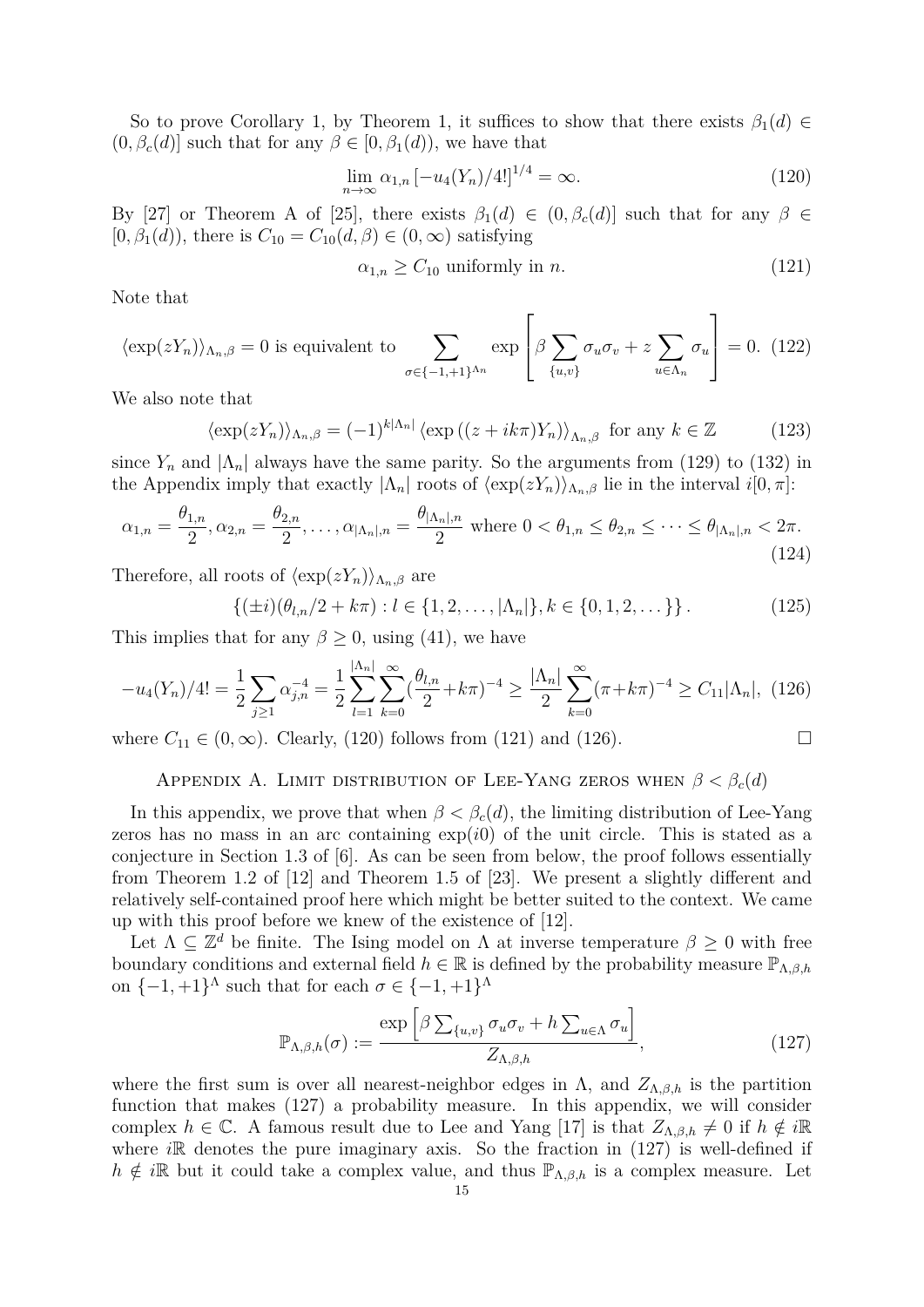*⟨·⟩*Λ*,β,h* denote the expectation with respect to PΛ*,β,h*. For example, the magnetization at  $u \in \Lambda$  is defined by

$$
\langle \sigma_u \rangle_{\Lambda, \beta, h} := \frac{\sum_{\sigma \in \{-1, +1\}^{\Lambda}} \sigma_u \exp \left[ \beta \sum_{\{u, v\}} \sigma_u \sigma_v + h \sum_{u \in \Lambda} \sigma_u \right]}{Z_{\Lambda, \beta, h}}.
$$
(128)

Let  $\Lambda_n := [-n, n]^d \cap \mathbb{Z}^d$  and  $E_n$  be the set of all nearest-neighbor edges  $\{u, v\}$  with  $u, v \in \Lambda_n$ . Note that

$$
Z_{\Lambda_n,\beta,h} = \sum_{\sigma \in \{-1,+1\}^{\Lambda_n}} \exp \left[ \beta \sum_{\{u,v\} \in E_n} \sigma_u \sigma_v + h \sum_{u \in \Lambda_n} \sigma_u \right]
$$
(129)

$$
= \exp\left[\beta |E_n| + h|\Lambda_n|\right] \sum_{\sigma \in \{-1, +1\}^{\Lambda_n}} \exp\left[\beta \sum_{\{u,v\} \in E_n} (\sigma_u \sigma_v - 1) + h \sum_{u \in \Lambda_n} (\sigma_u - 1) \right].
$$
\n(130)

Let  $z = e^{-2h}$  throughout the appendix and write  $Z_{\Lambda_n,\beta}(z) := Z_{\Lambda_n,\beta,h}$ . Then the outmost sum in (130) is a polynomial of *z* with degree  $|\Lambda_n|$ . So by the fundamental theorem of algebra,  $Z_{\Lambda_n,\beta}(z)$  has exactly  $|\Lambda_n|$  complex roots. The Lee-Yang circle theorem [17] says that these  $|\Lambda_n|$  roots are on the unit circle  $\partial\mathbb{D}$  where  $\mathbb{D} := \{z \in \mathbb{C} : |z| < 1\}$  is the unit disk. So we may assume that these roots are

$$
\exp(i\theta_{1,n}), \exp(i\theta_{2,n}), \dots, \exp(i\theta_{|\Lambda_n|,n}) \text{ where } 0 < \theta_{1,n} \le \theta_{2,n} \le \dots \le \theta_{|\Lambda_n|,n} < 2\pi. \tag{131}
$$

Note that we have used the fact that  $Z_{\Lambda_n,\beta}(1) > 0$ . By the spin-flip symmetry,  $Z_{\Lambda_n,\beta,-h} =$ *Z*<sub>Λ*n*</sub>*,β*,*h* for any *h* ∈ ℂ. As a result, those  $|Λ$ <sub>*n*</sub> $|$  roots in (131) are symmetric with respect to the real-axis. Combining (130) and (131), we have

$$
Z_{\Lambda_n,\beta}(z) = \exp[\beta|E_n| - (\ln z)|\Lambda_n|/2] \prod_{j=1}^{|\Lambda_n|} [z - \exp(i\theta_{j,n})], \ z \in \mathbb{C} \setminus (-\infty, 0]. \tag{132}
$$

Here we take out  $(-\infty, 0]$  from  $\mathbb C$  so that  $h = -(\ln z)/2$  is analytic in this slit domain. Therefore,

$$
\frac{\partial \ln Z_{\Lambda_n,\beta}(z)}{\partial z} = -\frac{|\Lambda_n|}{2z} + \sum_{j=1}^{|\Lambda_n|} \frac{1}{z - \exp(i\theta_{j,n})}, \ \forall z \in \mathbb{D} \setminus (-1,0]. \tag{133}
$$

It is easy to see that

$$
\left\langle \sum_{u \in \Lambda_n} \sigma_u \right\rangle_{\Lambda_n, \beta, h} = \frac{\partial \ln Z_{\Lambda_n, \beta, h}}{\partial h} = \frac{\partial \ln Z_{\Lambda_n, \beta}(z)}{\partial z} \frac{\partial z}{\partial h} = -2z \frac{\partial \ln Z_{\Lambda_n, \beta}(z)}{\partial z}, \ \forall z \in \mathbb{D} \setminus (-1, 0].
$$
\n(134)

We define the **average magnetization density** in  $\Lambda_n$  by

$$
m_{\Lambda_n}(z) := \frac{\langle \sum_{u \in \Lambda_n} \sigma_u \rangle_{\Lambda_n, \beta, h}}{|\Lambda_n|}, \ \forall z \in \mathbb{C} \setminus \partial \mathbb{D}, \tag{135}
$$

where we have dropped the  $\beta$  dependence in  $m_{\Lambda_n}(z)$ . By (133) and (134), we have

$$
m_{\Lambda_n}(z) = 1 - \frac{2z}{|\Lambda_n|} \sum_{j=1}^{|\Lambda_n|} \frac{1}{z - \exp(i\theta_{j,n})} = \frac{1}{|\Lambda_n|} \sum_{j=1}^{|\Lambda_n|} \frac{\exp(i\theta_{j,n}) + z}{\exp(i\theta_{j,n}) - z}, \ \forall z \in \mathbb{D} \setminus (-1, 0]. \tag{136}
$$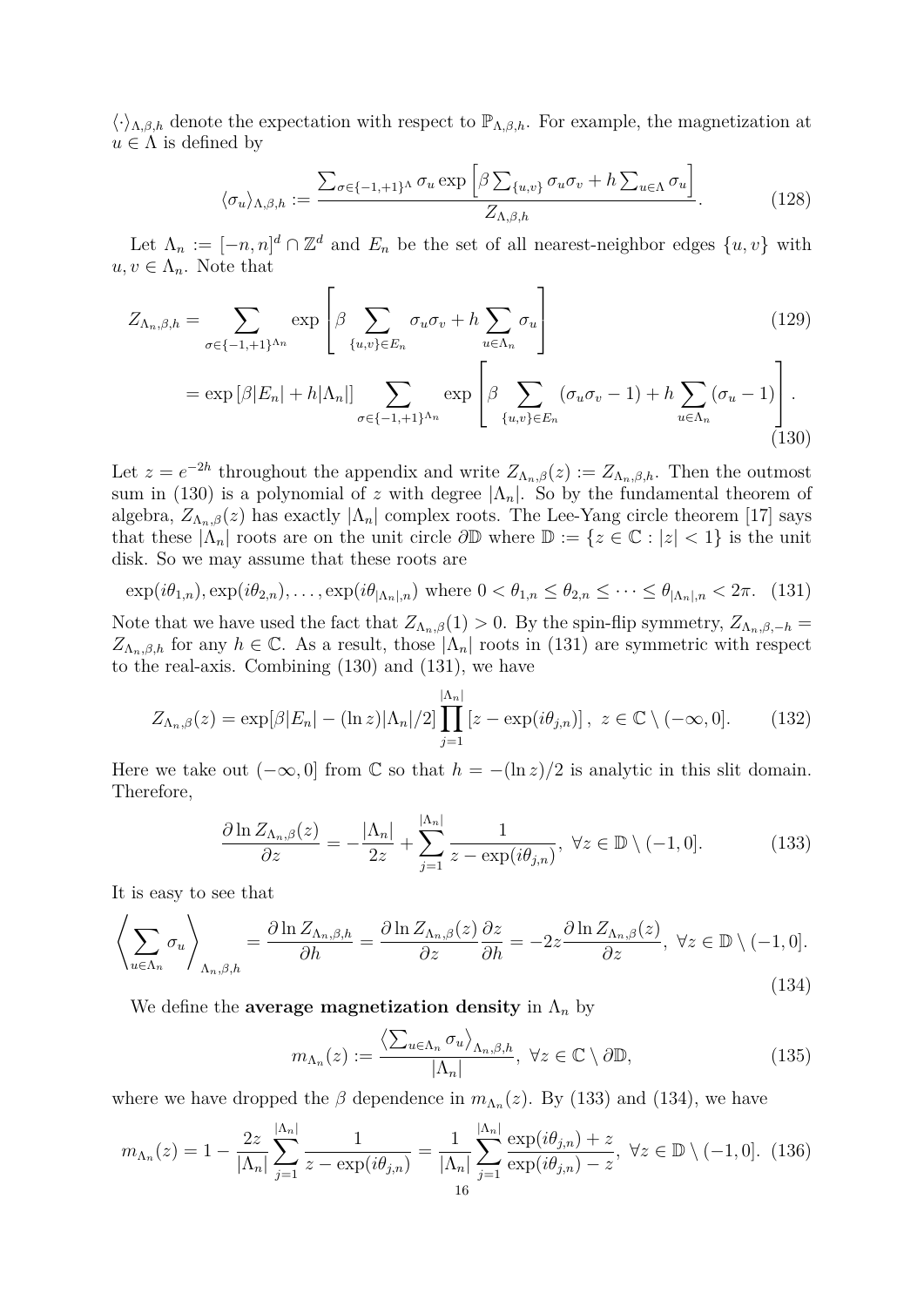By using the definition of  $\langle \cdot \rangle_{\Lambda,\beta,h}$  (see (128)), we know that  $m_{\Lambda_n}(z)$  is a rational function of *z* with poles on *∂*D, and thus (136) holds for each *z ∈* D. We define the empirical distribution

$$
\mu_n := \frac{1}{|\Lambda_n|} \sum_{j=1}^{|\Lambda_n|} \delta_{\exp(i\theta_{j,n})},\tag{137}
$$

where  $\delta_{\exp(i\theta_{j,n})}$  is the unit Dirac point measure at  $\exp(i\theta_{j,n})$ . Then

$$
m_{\Lambda_n}(z) = \int_{\partial \mathbb{D}} \frac{e^{i\theta} + z}{e^{i\theta} - z} d\mu_n(e^{i\theta}), \ \forall z \in \mathbb{D}.
$$
 (138)

Since  $\mu_n$ 's live on the unit circle,  $\{\mu_n : n \in \mathbb{N}\}\$ is tight. So there is a subsequence of  $\mathbb{N}, \{n_k : k \in \mathbb{N}\},\$  such that  $\mu_{n_k} \Longrightarrow \mu$  as  $k \to \infty$  where  $\mu$  is some probability measure on *∂*D. We will see later that *µ* is actually unique. Therefore,

$$
m_{\Lambda_{n_k}}(z) = \int_{\partial \mathbb{D}} \frac{e^{i\theta} + z}{e^{i\theta} - z} d\mu_{n_k}(e^{i\theta}) \to \int_{\partial \mathbb{D}} \frac{e^{i\theta} + z}{e^{i\theta} - z} d\mu(e^{i\theta}) \text{ as } k \to \infty, \ \forall z \in \mathbb{D}.
$$
 (139)

Note that

$$
\Re m_{\Lambda_n}(z) = \int_{\partial \mathbb{D}} \Re \frac{e^{i\theta} + z}{e^{i\theta} - z} d\mu_n(e^{i\theta}) = \int_{\partial \mathbb{D}} \frac{1 - |z|^2}{|e^{i\theta} - z|^2} d\mu_n(e^{i\theta}) > 0, \ \forall z \in \mathbb{D},\tag{140}
$$

and  $m_{\Lambda_n}(0) = 1$ . So  $m_{\Lambda_n}$  is a **Herglotz function**. See Section 8.4 of [26] for more details. From (138), we know

$$
|m_{\Lambda_n}(z)| \le \frac{1+r}{1-r}, \text{ for any } z \text{ satisfying } |z| \le r < 1. \tag{141}
$$

So  ${m_{\Lambda_n}: n \in \mathbb{N}}$  is locally uniformly bounded. It is well-known that

$$
\lim_{n \to \infty} m_{\Lambda_n}(z) = \langle \sigma_0 \rangle_{\mathbb{Z}^d, \beta, h}, \ \forall z \in (0, 1), \tag{142}
$$

where  $\langle \cdot \rangle_{\mathbb{Z}^d, \beta, h}$  is the expectation with respect to the unique infinite volume measure when  $\beta \geq 0$  and  $h > 0$  (see, e.g., Proposition 3.29 and Theorem 3.46 of [10]). So by Vitali's theorem (see, e.g., Theorem B.25 of [10]),

$$
m(z) := \lim_{n \to \infty} m_{\Lambda_n}(z) \tag{143}
$$

exists locally uniformly on D and *m* is a Herglotz function. Comparing (139) and (143), we obtain

$$
m(z) = \int_{\partial \mathbb{D}} \frac{e^{i\theta} + z}{e^{i\theta} - z} d\mu(e^{i\theta}), \ \forall z \in \mathbb{D}.
$$
 (144)

We define

$$
m(z) := -m(1/z), \ \forall z \in \mathbb{C} \setminus \bar{\mathbb{D}}.
$$
 (145)

Since  $\langle \sigma_x \rangle_{\Lambda_n, \beta, h} = -\langle \sigma_x \rangle_{\Lambda_n, \beta, -h}$  for any  $x \in \Lambda_n$  and  $h \in \mathbb{C} \setminus i\mathbb{R}$ , we get

$$
m(z) = \lim_{n \to \infty} m_{\Lambda_n}(z), \ \forall z \in \mathbb{C} \setminus \bar{\mathbb{D}}.
$$
 (146)

The following Stieltjes inversion formula on page 12 of [26] will be very import to our analysis of *µ*.

**Theorem A** (Stieltjes Inversion Formula). Let  $\gamma := \{e^{it} : a < t < b\}$  be an open arc on *∂***D** *with endpoints*  $e^{ia}$  *and*  $e^{ib}$ , 0 < *b* − *a* < 2*π. Then* 

$$
\mu(\gamma) + \frac{1}{2}\mu(\{e^{ia}\}) + \frac{1}{2}\mu(\{e^{ib}\}) = \lim_{r \uparrow 1} \frac{1}{2\pi} \int_a^b \Re m(re^{i\theta}) d\theta.
$$
 (147)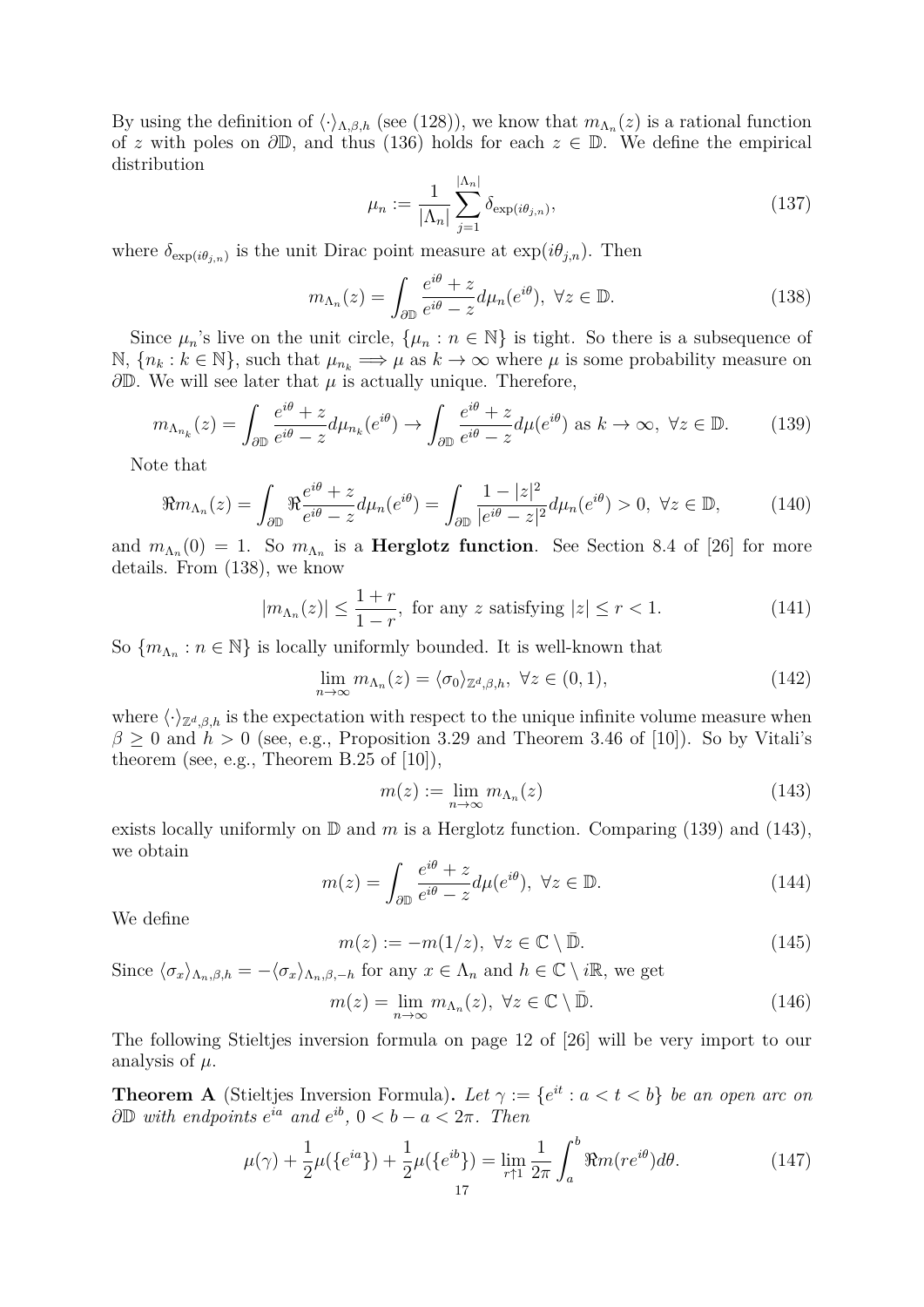In particular, Theorem A implies the  $\mu$  that we obtained from the subsequential limit is unique, that is, we have  $\mu_n \implies \mu$  as  $n \to \infty$ . We call  $\mu$  the **limiting distribution of Lee-Yang zeros**. Note that  $\mu$  is actually a function of  $\beta$ . Let  $\beta_c(d)$  be the critical inverse temperature of the Ising model on  $\mathbb{Z}^d$ . We are ready to prove the main result about  $\mu$ .

**Theorem B.** For any  $d \geq 1$  and any  $\beta \in [0, \beta_c(d))$ , there is  $\epsilon > 0$  (which only depends *on β and d) such that*

$$
\mu\left(\left\{e^{it} : -\epsilon < t < \epsilon\right\}\right) = 0. \tag{148}
$$

*Proof.* By Theorem A,

$$
\mu\left(\left\{e^{it} : -\epsilon < t < \epsilon\right\}\right) + \frac{1}{2}\mu\left(\left\{e^{i\epsilon}\right\}\right) + \frac{1}{2}\mu\left(\left\{e^{i\epsilon}\right\}\right) = \lim_{r \uparrow 1} \frac{1}{2\pi} \int_{-\epsilon}^{\epsilon} \Re m(re^{i\theta}) d\theta \tag{149}
$$

$$
= \lim_{r \uparrow 1} \frac{1}{2\pi} \left[ \int_{-\epsilon}^{0} \Re m(re^{i\theta}) d\theta + \int_{0}^{\epsilon} \Re m(re^{i\theta}) d\theta \right]
$$
(150)

$$
= \lim_{r \uparrow 1} \frac{1}{2\pi} \left[ \int_0^{\epsilon} \Re m (r e^{-i\theta}) d\theta + \int_0^{\epsilon} \Re m (r e^{i\theta}) d\theta \right]. \tag{151}
$$

By Theorem 1.5 of [23], we have that  $m(z)$  is complex analytic in a neighborhood of  $z = 1$ . So we may pick  $\epsilon$  small such that *m* is analytic in  $D(1, 2\epsilon) := \{z \in \mathbb{C} : |z - 1| < 2\epsilon\}.$ Then both  $\Re m(re^{-i\theta})$  and  $\Re m(re^{i\theta})$  are bounded if  $re^{-i\theta}$  and  $re^{i\theta}$  are in  $D(1,\epsilon)$ . The dominated converge theorem implies that

$$
\mu\left(\left\{e^{it} : -\epsilon < t < \epsilon\right\}\right) + \frac{1}{2}\mu\left(\left\{e^{i\epsilon}\right\}\right) + \frac{1}{2}\mu\left(\left\{e^{i\epsilon}\right\}\right) \tag{152}
$$

$$
= \frac{1}{2\pi} \int_0^{\epsilon} \left[ \lim_{r \uparrow 1} \Re m(re^{-i\theta}) + \lim_{r \uparrow 1} \Re m(re^{i\theta}) \right] d\theta.
$$
 (153)

By (145) and (146), and continuity of *m* in  $D(1, 2\epsilon)$ , we have

$$
\lim_{r \uparrow 1} \Re m(re^{-i\theta}) = -\lim_{r \uparrow 1} \Re m(r^{-1}e^{i\theta}) = -\lim_{r \uparrow 1} \Re m(re^{i\theta}). \tag{154}
$$

Plugging this into (153), we get

$$
\mu\left(\{e^{it} : -\epsilon < t < \epsilon\}\right) + \frac{1}{2}\mu\left(\{e^{i\epsilon}\}\right) + \frac{1}{2}\mu\left(\{e^{i\epsilon}\}\right) = 0,\tag{155}
$$

which concludes the proof of the theorem.  $\Box$ 

## Acknowledgements

The research of the second author was partially supported by NSFC grant 11901394 and that of the third author by US-NSF grant DMS-1507019. The authors thank two anonymous reviewers for useful comments and suggestions.

## DATA AVAILABILITY

Data sharing is not applicable to this article as no datasets were generated or analysed during the current study.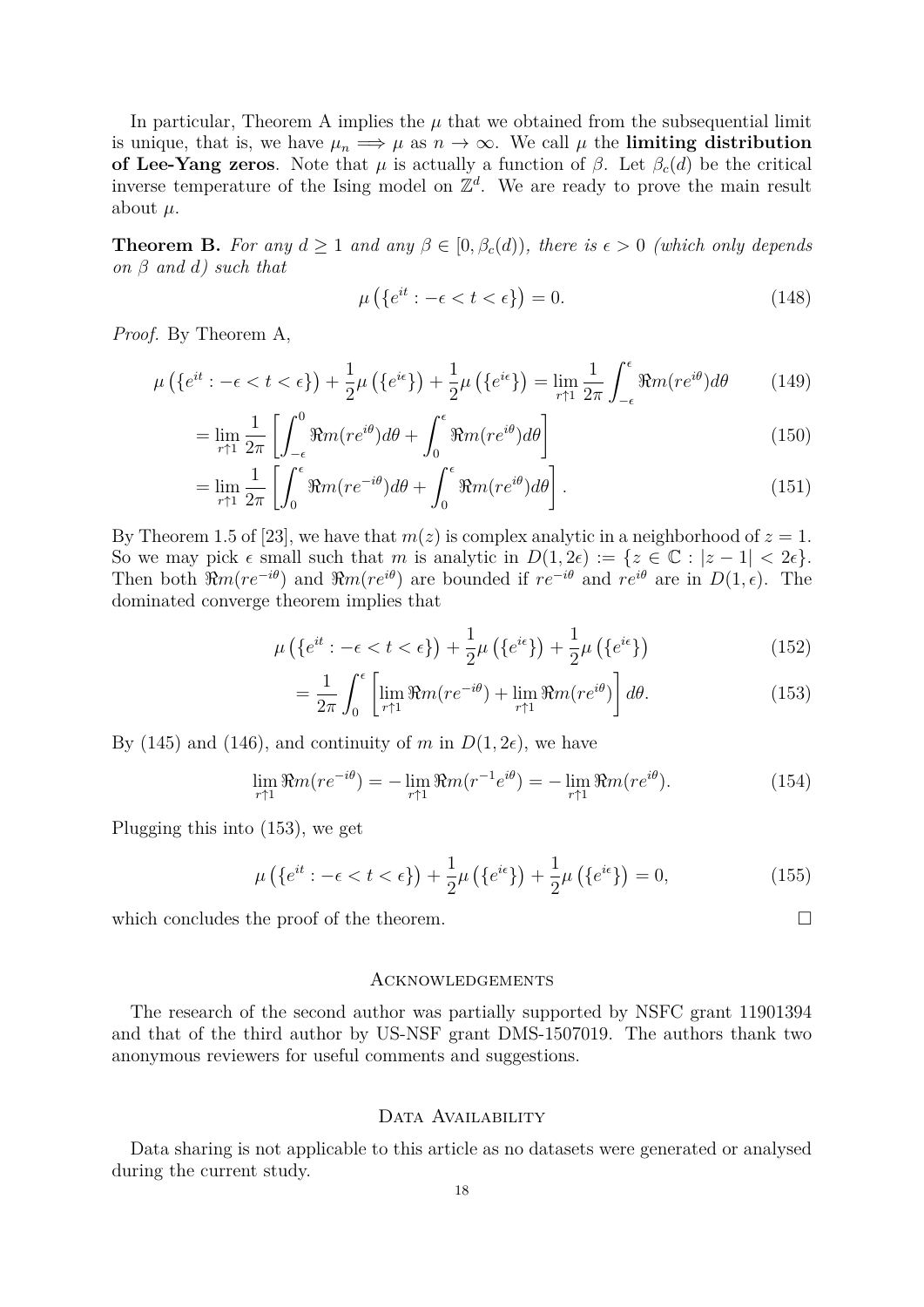#### **REFERENCES**

- [1] M. Aizenman. Geometric analysis of *φ* <sup>4</sup> fields and Ising models. parts I and II. *Communications in Mathematical Physics*, 86(1):1–48, 1982.
- [2] M. Aizenman, D. J. Barsky, and R. Fernández. The phase transition in a general class of Ising-type models is sharp. *Journal of Statistical Physics*, 47(3):343–374, 1987.
- [3] M. Aizenman and H. Duminil-Copin. Marginal triviality of the scaling limits of critical 4D Ising and *ϕ* 4 <sup>4</sup> models. *Annals of Mathematics*, 194(1):163–235, 2021.
- [4] F. Camia, C. Garban, and C. M. Newman. Planar Ising magnetization field II. Properties of the critical and near-critical scaling limits. *Annales de l'IHP, Probabilités et Statistiques*, 52(1):146–161, 2016.
- [5] F. Camia, J. Jiang, and C. M. Newman. The effect of free boundary conditions on the Ising model in high dimensions. *Probability Theory and Related Fields*, 181(1):311–328, 2021.
- [6] I. Chio, C. He, A. L. Ji, and R. K. Roeder. Limiting measure of Lee–Yang zeros for the Cayley tree. *Communications in Mathematical Physics*, 370(3):925–957, 2019.
- [7] R. Durrett. *Probability: theory and examples*, volume 49. Cambridge university press, 2019.
- [8] R. S. Ellis and C. M. Newman. Limit theorems for sums of dependent random variables occurring in statistical mechanics. *Zeitschrift für Wahrscheinlichkeitstheorie und verwandte Gebiete*, 44(2):117– 139, 1978.
- [9] R. S. Ellis, C. M. Newman, and J. S. Rosen. Limit theorems for sums of dependent random variables occurring in statistical mechanics. *Zeitschrift für Wahrscheinlichkeitstheorie und verwandte Gebiete*, 51(2):153–169, 1980.
- [10] S. Friedli and Y. Velenik. *Statistical mechanics of lattice systems: a concrete mathematical introduction*. Cambridge University Press, 2017.
- [11] J. Fröhlich. On the triviality of  $\lambda \phi_d^4$  theories and the approach to the critical point in  $d \geq 4$ dimensions. *Nuclear Physics B*, 200(2):281–296, 1982.
- [12] D. S. Greenstein. On the analytic continuation of functions which map the upper half plane into itself. *Journal of Mathematical Analysis and Applications*, 1:355–362, 1960.
- [13] R. B. Griffiths, C. A. Hurst, and S. Sherman. Concavity of magnetization of an Ising ferromagnet in a positive external field. *Journal of Mathematical Physics*, 11(3):790–795, 1970.
- [14] J. Grimm, E. M. Elçi, Z. Zhou, T. M. Garoni, and Y. Deng. Geometric explanation of anomalous finite-size scaling in high dimensions. *Physical Review Letters*, 118(11):115701, 2017.
- [15] G. R. Grimmett. *The Random-Cluster Model*, volume 333. Springer, 2006.
- [16] T. Hutchcroft, E. Michta, and G. Slade. High-dimensional near-critical percolation and the torus plateau. *arXiv preprint arXiv:2107.12971*, 2021.
- [17] T.-D. Lee and C.-N. Yang. Statistical theory of equations of state and phase transitions. II. Lattice gas and Ising model. *Physical Review*, 87(3):410, 1952.
- [18] M. Marden. *Geometry of polynomials*. Number 3. American Mathematical Soc., 1966.
- [19] C. M. Newman. Inequalities for Ising models and field theories which obey the Lee-Yang theorem. *Communications in Mathematical Physics*, 41(1):1–9, 1975.
- [20] C. M. Newman. Fourier transforms with only real zeros. *Proceedings of the American Mathematical Society*, 61(2):245–251, 1976.
- [21] C. M. Newman. Normal fluctuations and the FKG inequalities. *Communications in Mathematical Physics*, 74(2):119–128, 1980.
- [22] C. M. Newman and W. Wu. Lee–Yang property and Gaussian multiplicative chaos. *Communications in Mathematical Physics*, 369(1):153–170, 2019.
- [23] S. Ott. Weak mixing and analyticity of the pressure in the Ising model. *Communications in Mathematical Physics*, 377(1):675–696, 2020.
- [24] V. Papathanakos. *Finite-size effects in high-dimensional statistical mechanical systems: The Ising model with periodic boundary conditions*. *PhD Thesis* Princeton University, Princeton, New Jersey, 2006.
- [25] H. Peters and G. Regts. Location of zeros for the partition function of the Ising model on bounded degree graphs. *Journal of the London Mathematical Society*, 101(2):765–785, 2020.
- [26] M. Rosenblum and J. Rovnyak. *Topics in Hardy classes and univalent functions*. Springer Science & Business Media, 1994.
- [27] D. Ruelle. Extension of the Lee-Yang circle theorem. *Physical Review Letters*, 26(6):303, 1971.